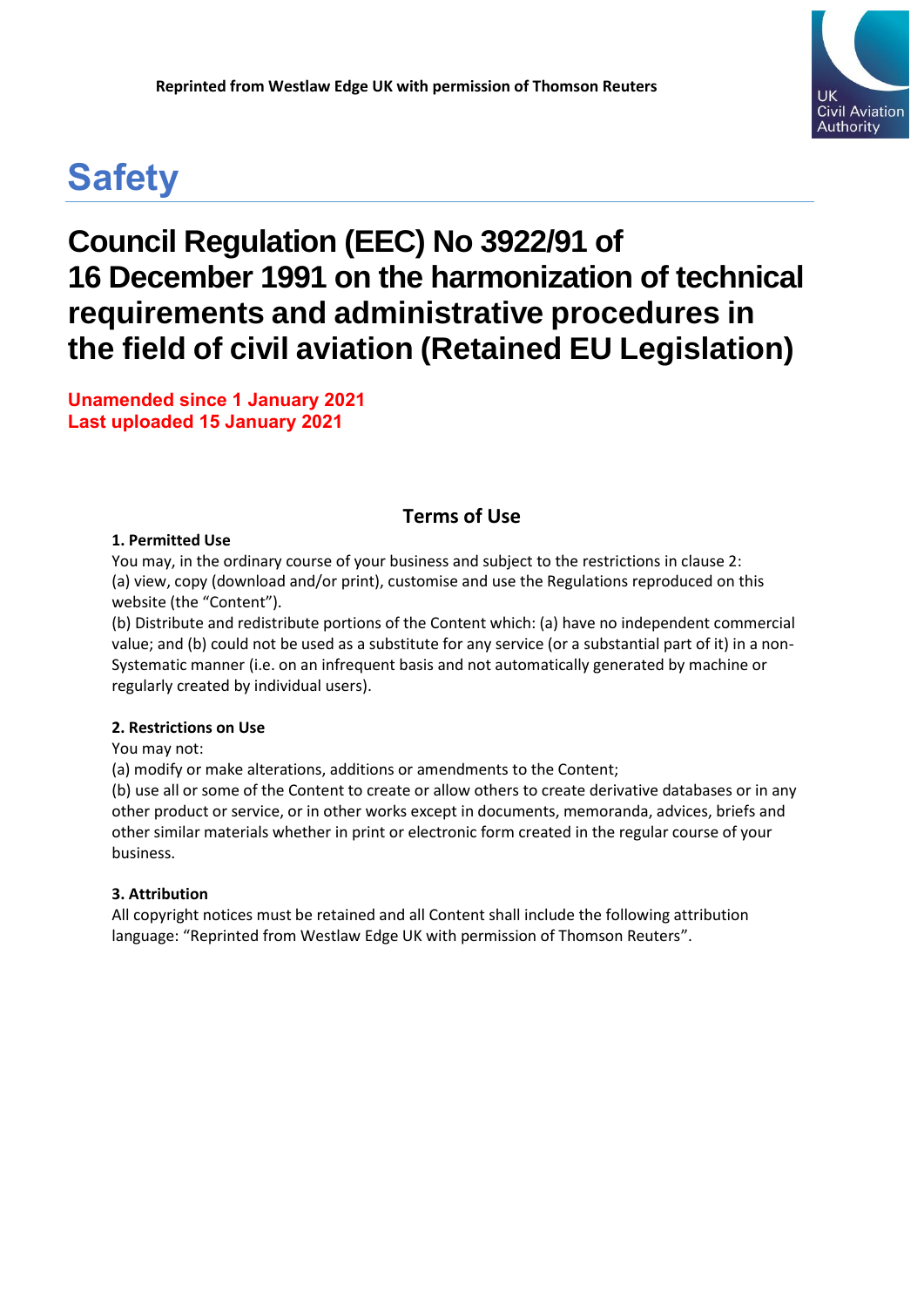

**Version 1 of 1** Date not available - Present

**Subjects** Aviation

#### THE COUNCIL OF THE EUROPEAN COMMUNITIES,

Having regard to the Treaty establishing the European Economic Community, and in particular Article 84 (2) thereof,

Having regard to the proposal from the Commission<sup>1</sup>,

Having regard to the opinion of the European Parliament<sup>2</sup>,

Having regard to the opinion of the Economic and Social Committee<sup>3</sup>,

Whereas, as provided for in Article 8a of the Treaty, measures should be adopted with the aim of progressively establishing the internal market over a period expiring on 31 December 1992; whereas the internal market will comprise an area without internal frontiers in which the free movement of goods, persons, services and capital is ensured;

Whereas a high general level of safety in civil aviation in Europe should be maintained and current technical requirements and administrative procedures in the Member States should be raised to the highest standard currently attained in the Community;

Whereas safety is a key factor in Community air transport; whereas account should be taken of the Convention on International Civil Aviation, signed in Chicago on 7 December 1944, which provides for implementation of the measures necessary to ensure the safe operation of aircraft;

Whereas the current restrictions on the transfer of aircraft and aviation products and of certain services in the field of aviation between Member States would cause distortions in the internal market;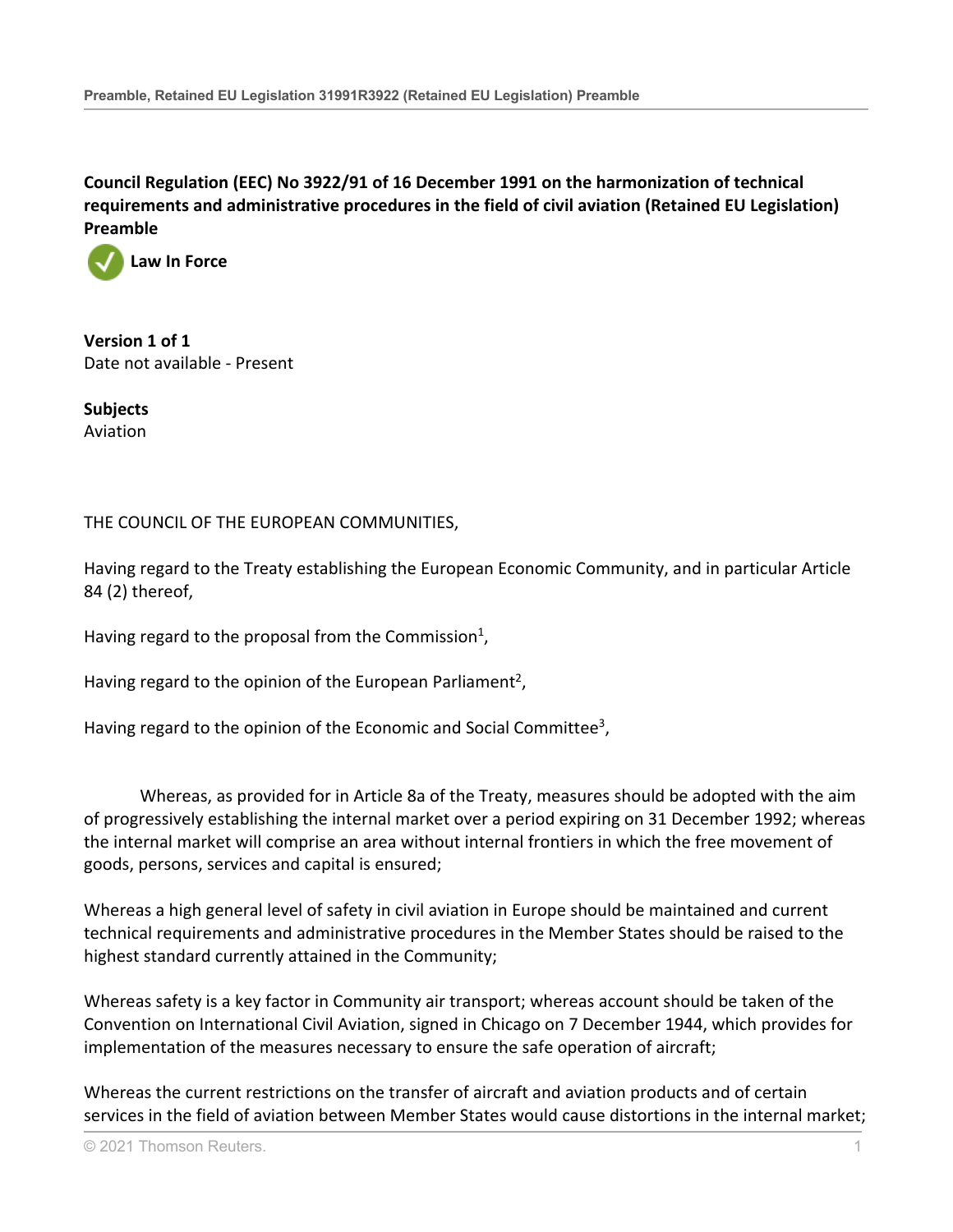Whereas the Joint Aviation Authorities (JAA), an associated body of the European Civil Aviation Conference (ECAC), have worked out arrangements to cooperate in the development and implementation of joint aviation requirements (JARs) in all fields relating to the safety of aircraft and their operation;

Whereas, under the common transport policy, technical requirements and administrative procedures relating to the safety of aircraft and their operation should be harmonized on the basis of the JAR codes of the JAA;

Whereas the accession of all Member States to the JAA and the participation of the Commission in its proceedings would facilitate such harmonization;

Whereas, in order to achieve the Community objectives as regards freedom of movement of persons and products and also as regards the common transport policy, Member States should accept the certification of products and of bodies and persons concerned with the design, manufacture, maintenance and operation of products, without further technical work or evaluation, when the product, organization or person has been certificated in accordance with the common technical requirements and administrative procedures;

Whereas safety problems may arise and, in such case, Member States must take all appropriate measures as a matter of urgency; whereas such measures must be duly justified and, where the common technical requirements and administrative procedures present shortcomings, it is for the Commission, exercising its implementing powers, to adopt the necessary amendments;

The application of provisions regarding flight and duty time limitations can result in significant disruption of rosters for undertakings the operating models of which are exclusively based on nighttime operation. The Commission should, on the basis of evidence to be provided by the parties concerned, carry out an assessment and propose an adjustment of the provisions regarding flight and duty time limitations to take account of these special operating models.

Whereas it is desirable that funding by the Member States of research to improve aviation safety be coordinated to ensure optimum use of resources and to enable the maximum benefit to be achieved;

By 16 January 2009, the European Aviation Safety Agency should complete a scientific and medical evaluation of Subpart Q and, where relevant, of Subpart O of Annex III. On the basis of the results of this evaluation, and in accordance with the procedure referred to in Article 12(2), the Commission should, if necessary, draw up and submit proposals without delay to amend the relevant technical provisions.

In the review of certain provisions referred to in Article 8a, the course towards further harmonisation of cabin crew training requirements hitherto adopted should be maintained, in order to facilitate the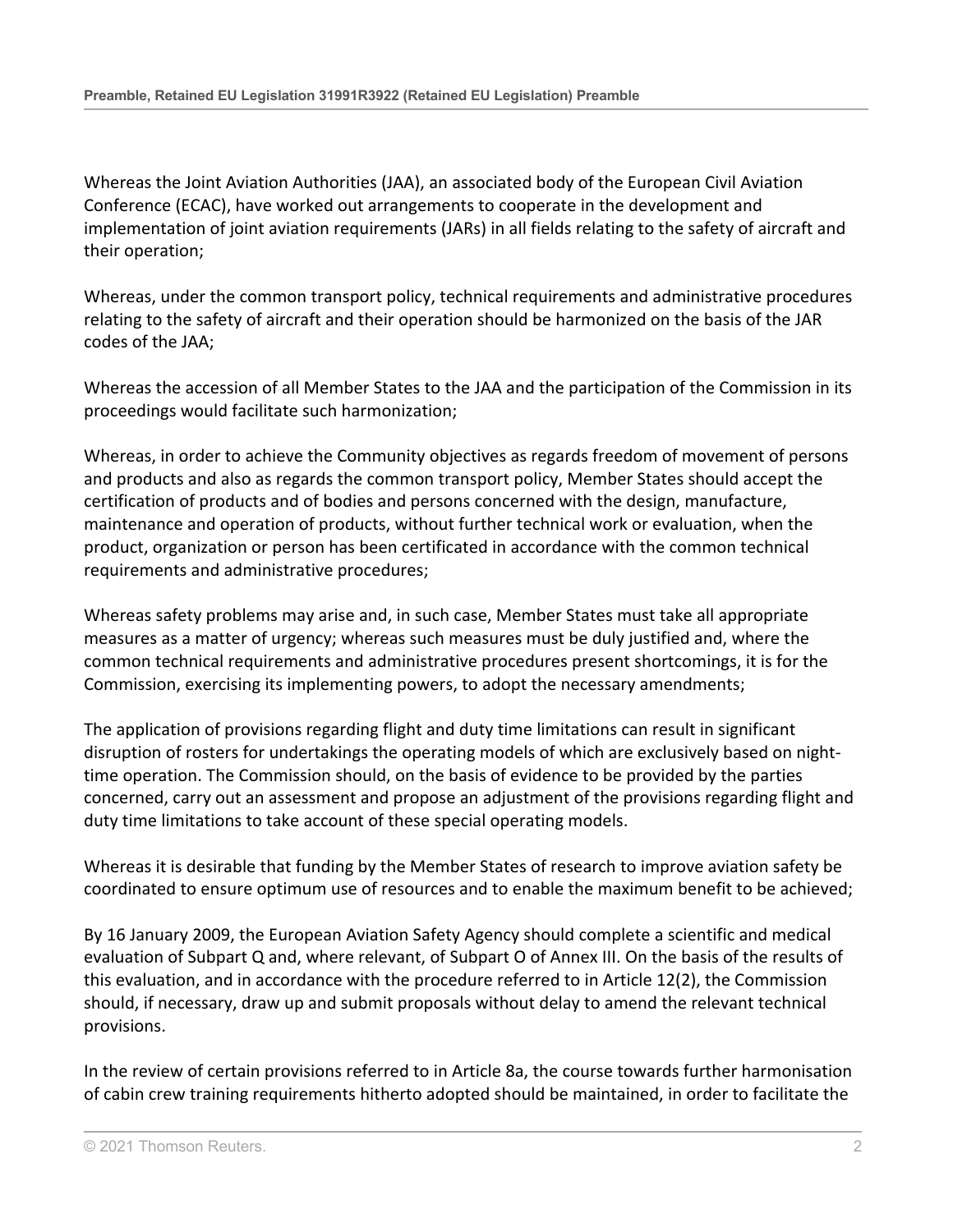free movement of cabin crew personnel within the Community. In this context, the possibility of further harmonisation of cabin crew qualifications should be re-examined.

The measures necessary for the implementation of this Regulation should be adopted in accordance with Council Decision 1999/468/EC of 28 June 1999 laying down the procedures for the exercise of implementing powers conferred on the Commission<sup>4</sup>

HAS ADOPTED THIS REGULATION: **Notes**

- 1 OJ No C 270, 26.10.1990, p. 3.
- 2 OJ No C 267, 14.10.1991, p. 154.
- 3 OJ No C 159, 17.6.1991, p. 28.
- 4 vOJ L 184, 17.7.1999, p. 23. Decision as amended by Decision 2006/512/EC (OJ L 200, 22.7.2006, p. 11).

#### **Extent**

Preamble United Kingdom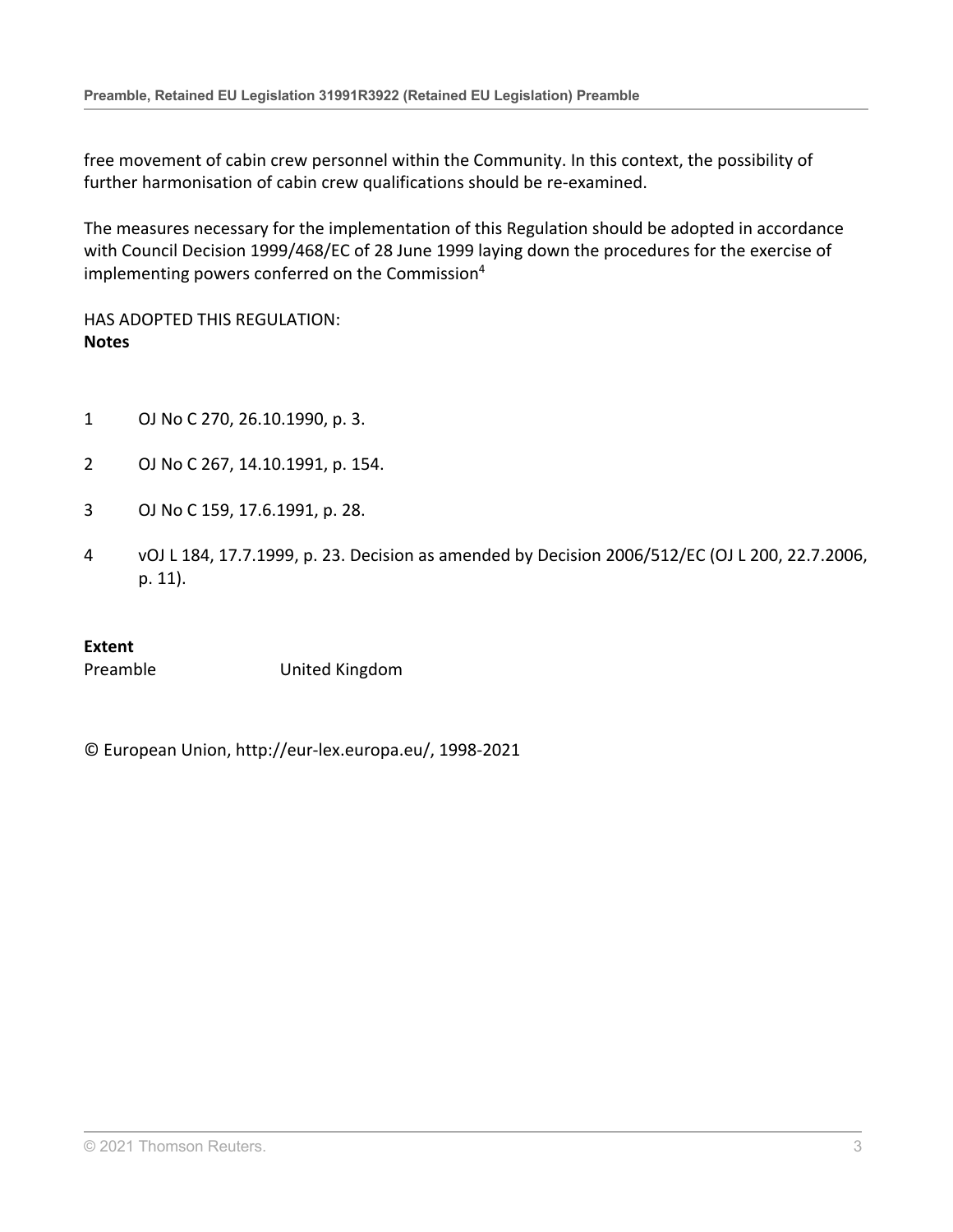

**Version 2 of 2** 31 December 2020 - Present

**Subjects** Aviation

## **Article 1**

[1.

This Regulation applies to technical requirements and administrative procedures in the field of civil aviation safety related to the operation and maintenance of air taxi, emergency medical service and single pilot commercial air transport operations by aeroplanes, and persons and organisations involved in such tasks, until such time as detailed rules are introduced pursuant to [Article 32\(1\)\(a\)](http://uk.westlaw.com/Document/IC22D22C0F4C611E886D8B0F95A90D26B/View/FullText.html?originationContext=document&transitionType=DocumentItem&vr=3.0&rs=PLUK1.0&contextData=(sc.Search)) of [Regulation](http://uk.westlaw.com/Document/I396D3380F4C611E8B1DF9A6C81E44808/View/FullText.html?originationContext=document&transitionType=DocumentItem&vr=3.0&rs=PLUK1.0&contextData=(sc.Search)) [2018/1139](http://uk.westlaw.com/Document/I396D3380F4C611E8B1DF9A6C81E44808/View/FullText.html?originationContext=document&transitionType=DocumentItem&vr=3.0&rs=PLUK1.0&contextData=(sc.Search)).

 $]^{1}2.$ 

The harmonized technical requirements and administrative procedures referred to in paragraph 1 shall apply to all aircraft operated by operators as defined in Article 2 (a), whether registered in [the United Kingdom]<sup>2</sup> or in a third country [ (which in this Regulation means any country or territory other than the United Kingdom) $]^{3}$ .

 $[...]^4[...]^4$ 

**Notes**

- 1 Substituted by Aviation Safety (Amendment etc.) (EU Exit) Regulations 2019/645 [Pt 3\(1\) reg.7\(2\)](http://uk.westlaw.com/Document/IDAB3C3504D2A11E9A853EC4C52A964EE/View/FullText.html?originationContext=document&transitionType=DocumentItem&vr=3.0&rs=PLUK1.0&contextData=(sc.Search)) (December 31, 2020: shall come into force on IP completion day not exit day as specified in 2020 c.1 s.39(1) and Sch.5 para.1(1))
- 2 Words substituted by Aviation Safety (Amendment etc.) (EU Exit) Regulations 2019/645 [Pt 3\(1\)](http://uk.westlaw.com/Document/IDAB3C3504D2A11E9A853EC4C52A964EE/View/FullText.html?originationContext=document&transitionType=DocumentItem&vr=3.0&rs=PLUK1.0&contextData=(sc.Search)) [reg.7\(3\)\(a\)](http://uk.westlaw.com/Document/IDAB3C3504D2A11E9A853EC4C52A964EE/View/FullText.html?originationContext=document&transitionType=DocumentItem&vr=3.0&rs=PLUK1.0&contextData=(sc.Search)) (December 31, 2020: shall come into force on IP completion day not exit day as specified in 2020 c.1 s.39(1) and Sch.5 para.1(1))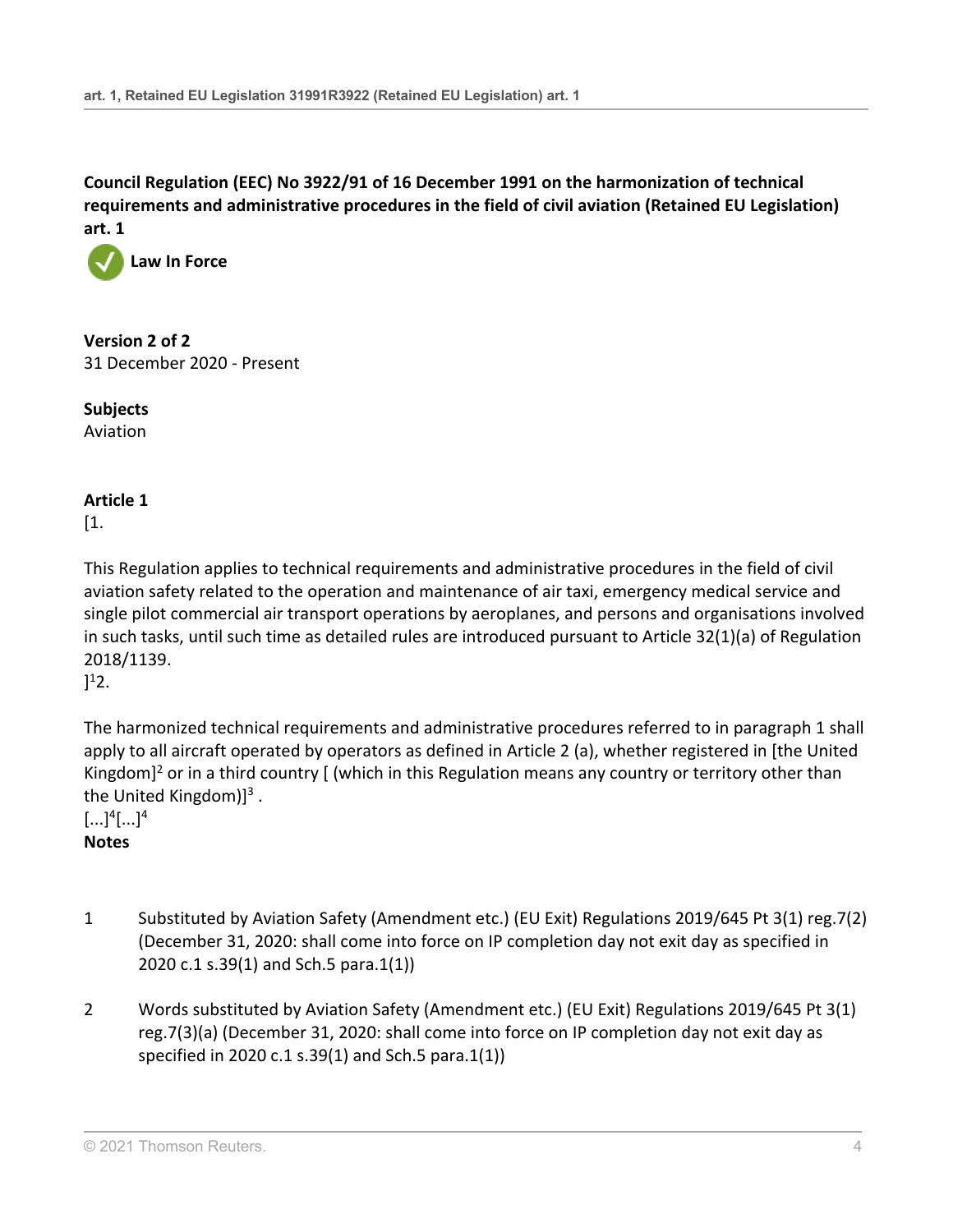## **Notes**

- 3 Words inserted by Aviation Safety (Amendment etc.) (EU Exit) Regulations 2019/645 [Pt 3\(1\)](http://uk.westlaw.com/Document/IDAB3C3504D2A11E9A853EC4C52A964EE/View/FullText.html?originationContext=document&transitionType=DocumentItem&vr=3.0&rs=PLUK1.0&contextData=(sc.Search)) [reg.7\(3\)\(b\)](http://uk.westlaw.com/Document/IDAB3C3504D2A11E9A853EC4C52A964EE/View/FullText.html?originationContext=document&transitionType=DocumentItem&vr=3.0&rs=PLUK1.0&contextData=(sc.Search)) (December 31, 2020: shall come into force on IP completion day not exit day as specified in 2020 c.1 s.39(1) and Sch.5 para.1(1))
- 4 Repealed by Aviation Safety (Amendment etc.) (EU Exit) Regulations 2019/645 [Pt 3\(1\) reg.7\(4\)](http://uk.westlaw.com/Document/IDAB3C3504D2A11E9A853EC4C52A964EE/View/FullText.html?originationContext=document&transitionType=DocumentItem&vr=3.0&rs=PLUK1.0&contextData=(sc.Search)) (December 31, 2020: shall come into force on IP completion day not exit day as specified in 2020 c.1 s.39(1) and Sch.5 para.1(1))

## **Extent**

art. 1 art. para1- art. para4 United Kingdom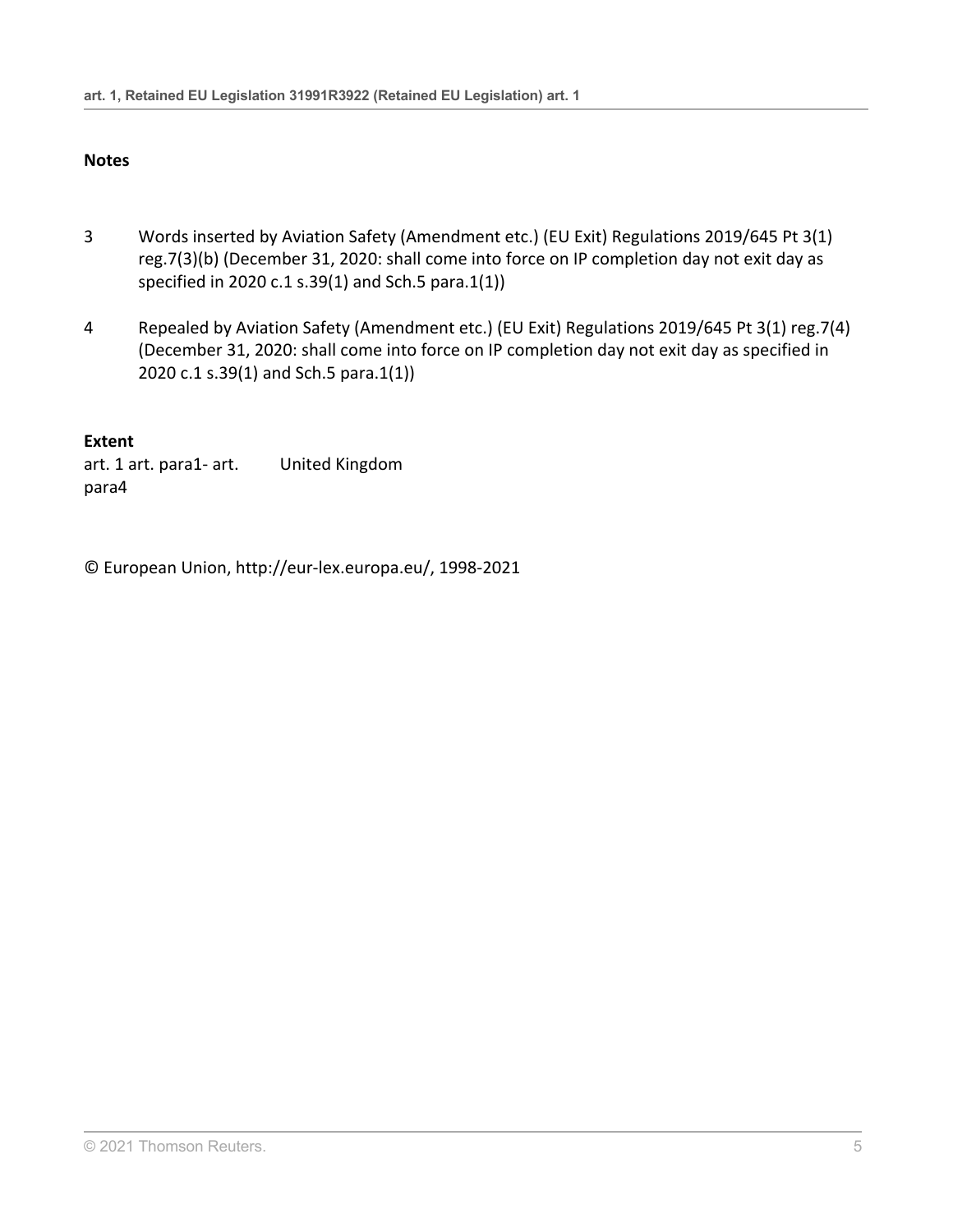

**Version 2 of 2** 31 December 2020 - Present

**Subjects** Aviation

## **Article 2**

For the purpose of this Regulation:

(a) 'operator' means a natural person residing in [the United Kingdom]<sup>1</sup> or a legal person established in [the United Kingdom]<sup>1</sup> using one or more aircraft in accordance with the regulations applicable in [the United Kingdom]<sup>2</sup>, or a [United Kingdom]<sup>3</sup> air carrier as defined in [\[Regulation \(EC\) No 1008/2008](http://uk.westlaw.com/Document/IE961F450D35211E889CDB353CDC9A5D8/View/FullText.html?originationContext=document&transitionType=DocumentItem&vr=3.0&rs=PLUK1.0&contextData=(sc.Search)) of the Parliament and of the Council on common rules for the operation of air services]<sup>4</sup>;

(b) 'product' means a civil aircraft, engine, propeller or appliance;

(c) 'appliance' means any instrument, equipment, mechanism, apparatus or accessory used or intended to be used in operating an aircraft in flight, whether installed in, intended to be installed in, or attached to, a civil aircraft, but not forming part of an airframe, engine or propeller;

(d) 'component' means a material, part or sub-assembly not covered by the definitions in (b) or (c) for use on civil aircraft, engines, propellers or appliances;

(e) 'certification' (of a product, service, organization or person) means any form of legal recognition that such a product, service, body or person complies with the applicable requirements. Such certification comprises two acts:

(i) the act of checking that technically the product, service, organization or person complies with the applicable requirements; this act is referred to as 'making the technical findings';

(ii) the act of formal recognition of such compliance with the applicable requirements by the issue of a certificate, licence, approval or other document in the manner required by national laws and procedures; this act is referred to as 'making the legal findings';

(f) 'maintenance' means all inspections, servicing, modification and repair throughout the life of an aircraft needed to ensure that the aircraft remains in compliance with the type certification and offers a high level of safety in all circumstances; this shall include in particular modifications imposed by the authorities party to the arrangements referred to in (h) in accordance with airworthiness checking concepts;

 $\left[ \ldots \right]^{5}$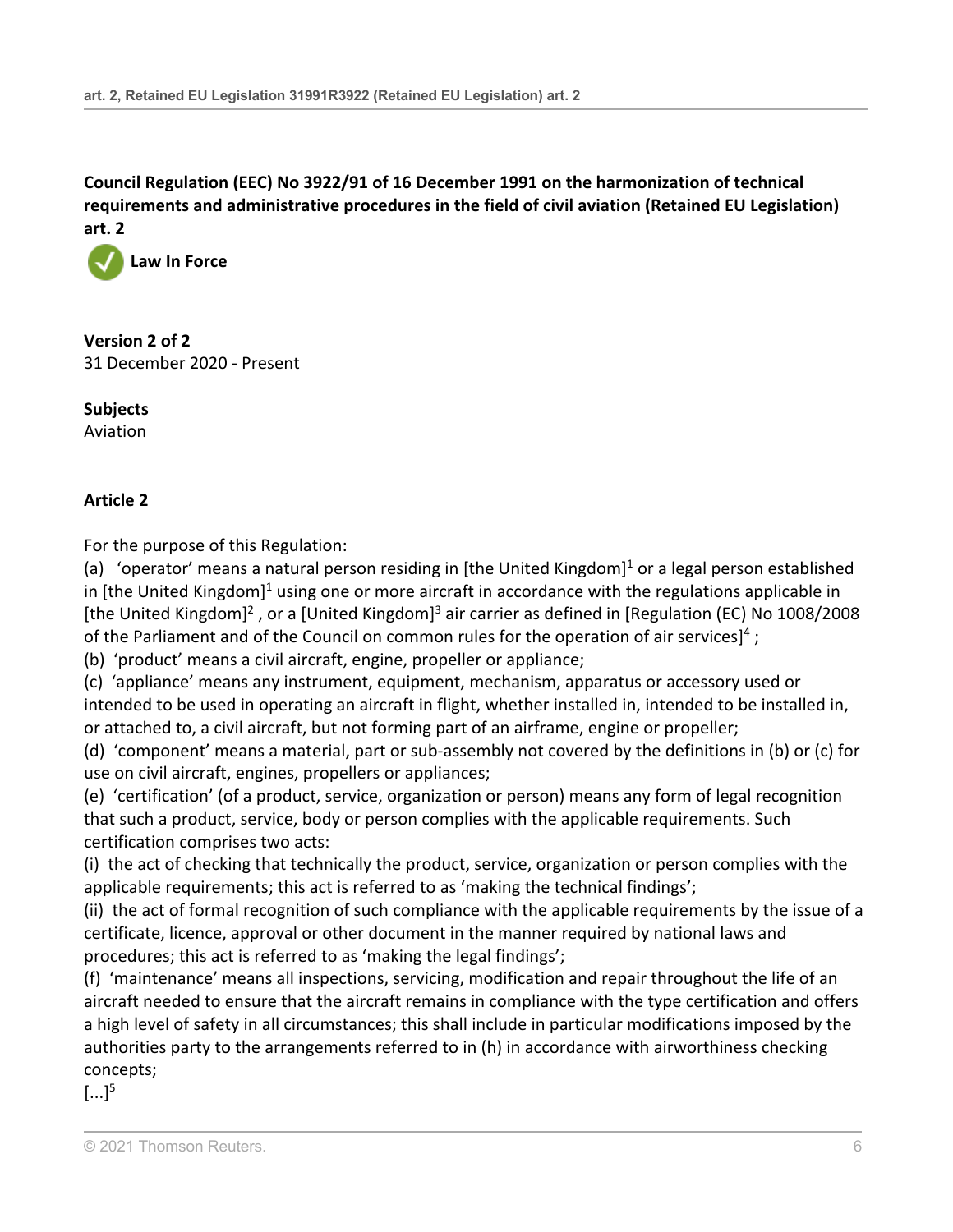(h) 'arrangements' means arrangements developed under the auspices of the European Civil Aviation Conference (ECAC) for cooperation in the development and implementation of joint requirements in all fields relating to the safety and safe operation of aircraft. These arrangements are specified in Annex I; [

(i) 'the CAA' means the Civil Aviation Authority.

## ] 6

## **Notes**

- 1 Words substituted by Aviation Safety (Amendment etc.) (EU Exit) Regulations 2019/645 [Pt 3\(1\)](http://uk.westlaw.com/Document/ID6316F804D2A11E9A853EC4C52A964EE/View/FullText.html?originationContext=document&transitionType=DocumentItem&vr=3.0&rs=PLUK1.0&contextData=(sc.Search)) [reg.8\(2\)\(a\)](http://uk.westlaw.com/Document/ID6316F804D2A11E9A853EC4C52A964EE/View/FullText.html?originationContext=document&transitionType=DocumentItem&vr=3.0&rs=PLUK1.0&contextData=(sc.Search)) (December 31, 2020: shall come into force on IP completion day not exit day as specified in 2020 c.1 s.39(1) and Sch.5 para.1(1))
- 2 Words substituted by Aviation Safety (Amendment etc.) (EU Exit) Regulations 2019/645 [Pt 3\(1\)](http://uk.westlaw.com/Document/ID6316F804D2A11E9A853EC4C52A964EE/View/FullText.html?originationContext=document&transitionType=DocumentItem&vr=3.0&rs=PLUK1.0&contextData=(sc.Search)) [reg.8\(2\)\(b\)](http://uk.westlaw.com/Document/ID6316F804D2A11E9A853EC4C52A964EE/View/FullText.html?originationContext=document&transitionType=DocumentItem&vr=3.0&rs=PLUK1.0&contextData=(sc.Search)) (December 31, 2020: shall come into force on IP completion day not exit day as specified in 2020 c.1 s.39(1) and Sch.5 para.1(1))
- 3 Word substituted by Aviation Safety (Amendment etc.) (EU Exit) Regulations 2019/645 [Pt 3\(1\)](http://uk.westlaw.com/Document/ID6316F804D2A11E9A853EC4C52A964EE/View/FullText.html?originationContext=document&transitionType=DocumentItem&vr=3.0&rs=PLUK1.0&contextData=(sc.Search)) [reg.8\(2\)\(c\)](http://uk.westlaw.com/Document/ID6316F804D2A11E9A853EC4C52A964EE/View/FullText.html?originationContext=document&transitionType=DocumentItem&vr=3.0&rs=PLUK1.0&contextData=(sc.Search)) (December 31, 2020: shall come into force on IP completion day not exit day as specified in 2020 c.1 s.39(1) and Sch.5 para.1(1))
- 4 Words substituted by Aviation Safety (Amendment etc.) (EU Exit) Regulations 2019/645 [Pt 3\(1\)](http://uk.westlaw.com/Document/ID6316F804D2A11E9A853EC4C52A964EE/View/FullText.html?originationContext=document&transitionType=DocumentItem&vr=3.0&rs=PLUK1.0&contextData=(sc.Search)) [reg.8\(2\)\(d\)](http://uk.westlaw.com/Document/ID6316F804D2A11E9A853EC4C52A964EE/View/FullText.html?originationContext=document&transitionType=DocumentItem&vr=3.0&rs=PLUK1.0&contextData=(sc.Search)) (December 31, 2020: shall come into force on IP completion day not exit day as specified in 2020 c.1 s.39(1) and Sch.5 para.1(1))
- 5 Repealed by Aviation Safety (Amendment etc.) (EU Exit) Regulations 2019/645 [Pt 3\(1\) reg.8\(3\)](http://uk.westlaw.com/Document/ID6316F804D2A11E9A853EC4C52A964EE/View/FullText.html?originationContext=document&transitionType=DocumentItem&vr=3.0&rs=PLUK1.0&contextData=(sc.Search)) (December 31, 2020: shall come into force on IP completion day not exit day as specified in 2020 c.1 s.39(1) and Sch.5 para.1(1))
- 6 Substituted by Aviation Safety (Amendment etc.) (EU Exit) Regulations 2019/645 [Pt 3\(1\) reg.8\(4\)](http://uk.westlaw.com/Document/ID6316F804D2A11E9A853EC4C52A964EE/View/FullText.html?originationContext=document&transitionType=DocumentItem&vr=3.0&rs=PLUK1.0&contextData=(sc.Search)) (December 31, 2020: shall come into force on IP completion day not exit day as specified in 2020 c.1 s.39(1) and Sch.5 para.1(1))

## **Extent**

art. 2(a)-(i) United Kingdom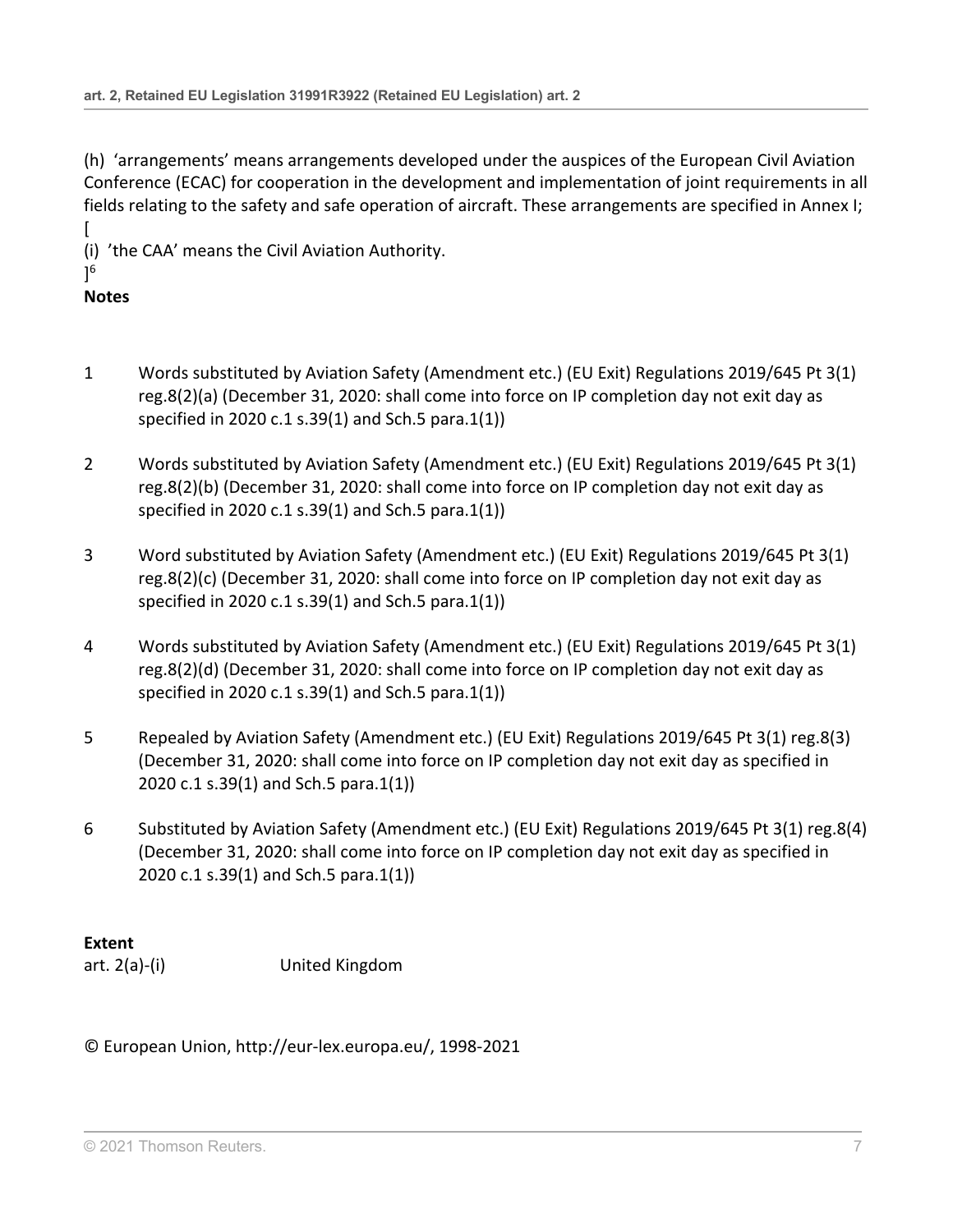

**Version 2 of 2** 31 December 2020 - Present

**Subjects** Aviation

## **Article 3**

1.

[The]<sup>1</sup> technical requirements and administrative procedures applicable in the [United Kingdom]<sup>2</sup> with regard to [air taxi, emergency medical service and single pilot commercial air transport operations]<sup>3</sup> shall be those specified in Annex III.

2.

References made to Subpart M of Annex III or any of its provisions shall refer to Part-M of Commission Regulation (EC) No 2042/2003 of 20 November 2003 on the continuing airworthiness of aircraft and aeronautical products, parts and appliances, and on the approval of organisations and personnel involved in these tasks $4$  or its relevant provisions. **Notes**

- 1 Words substituted by Aviation Safety (Amendment etc.) (EU Exit) Regulations 2019/645 [Pt 3\(1\)](http://uk.westlaw.com/Document/I6BCF3E604D2A11E9A853EC4C52A964EE/View/FullText.html?originationContext=document&transitionType=DocumentItem&vr=3.0&rs=PLUK1.0&contextData=(sc.Search)) [reg.9\(a\)](http://uk.westlaw.com/Document/I6BCF3E604D2A11E9A853EC4C52A964EE/View/FullText.html?originationContext=document&transitionType=DocumentItem&vr=3.0&rs=PLUK1.0&contextData=(sc.Search)) (December 31, 2020: shall come into force on IP completion day not exit day as specified in 2020 c.1 s.39(1) and Sch.5 para.1(1))
- 2 Word substituted by Aviation Safety (Amendment etc.) (EU Exit) Regulations 2019/645 [Pt 3\(1\)](http://uk.westlaw.com/Document/I6BCF3E604D2A11E9A853EC4C52A964EE/View/FullText.html?originationContext=document&transitionType=DocumentItem&vr=3.0&rs=PLUK1.0&contextData=(sc.Search)) [reg.9\(b\)](http://uk.westlaw.com/Document/I6BCF3E604D2A11E9A853EC4C52A964EE/View/FullText.html?originationContext=document&transitionType=DocumentItem&vr=3.0&rs=PLUK1.0&contextData=(sc.Search)) (December 31, 2020: shall come into force on IP completion day not exit day as specified in 2020 c.1 s.39(1) and Sch.5 para.1(1))
- 3 Words substituted by Aviation Safety (Amendment etc.) (EU Exit) Regulations 2019/645 [Pt 3\(1\)](http://uk.westlaw.com/Document/I6BCF3E604D2A11E9A853EC4C52A964EE/View/FullText.html?originationContext=document&transitionType=DocumentItem&vr=3.0&rs=PLUK1.0&contextData=(sc.Search)) [reg.9\(c\)](http://uk.westlaw.com/Document/I6BCF3E604D2A11E9A853EC4C52A964EE/View/FullText.html?originationContext=document&transitionType=DocumentItem&vr=3.0&rs=PLUK1.0&contextData=(sc.Search)) (December 31, 2020: shall come into force on IP completion day not exit day as specified in 2020 c.1 s.39(1) and Sch.5 para.1(1))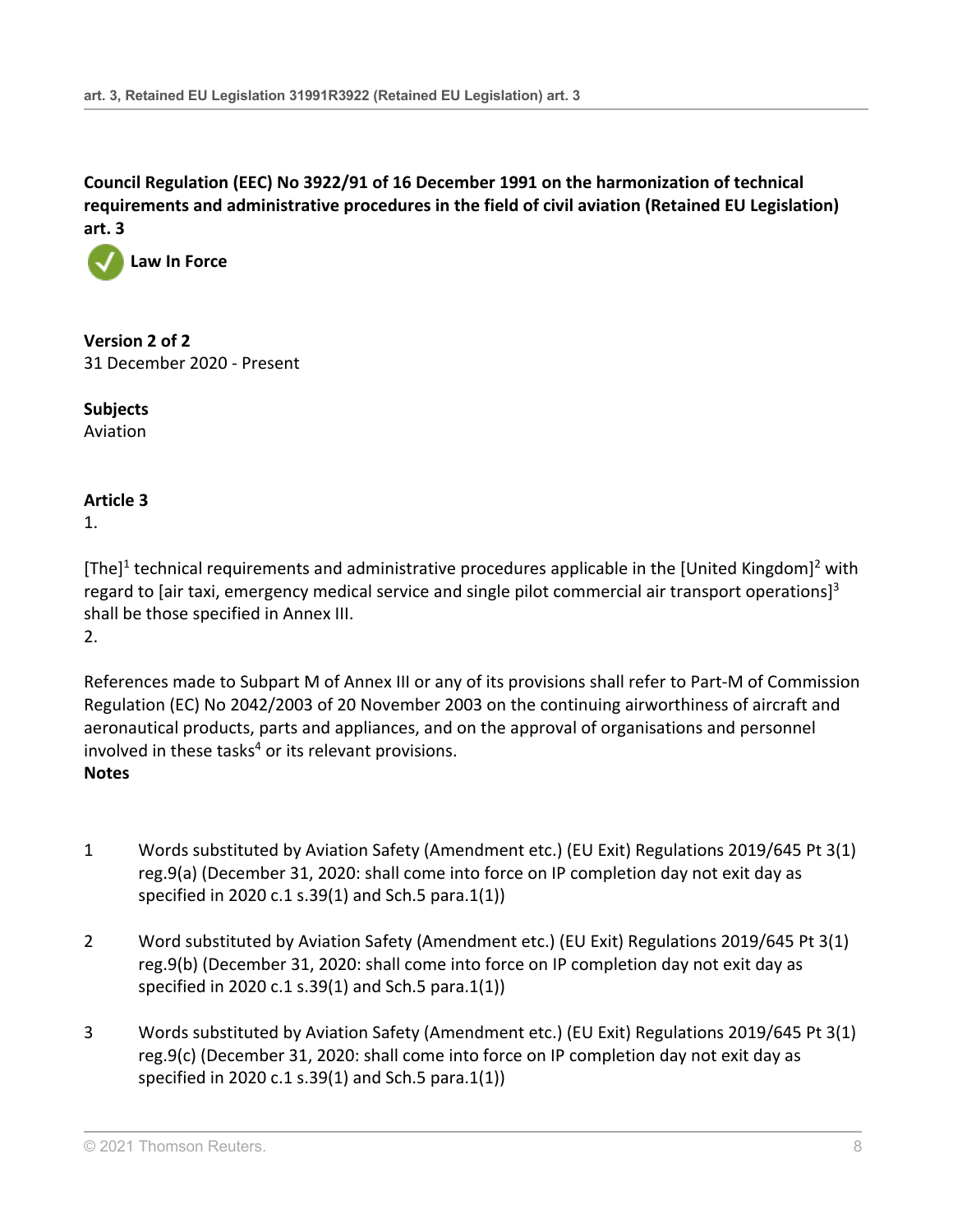#### **Notes**

4 OJ L 315, 28.11.2003, p. 1.

**Extent**

art. 3 art. para1- art. para2 United Kingdom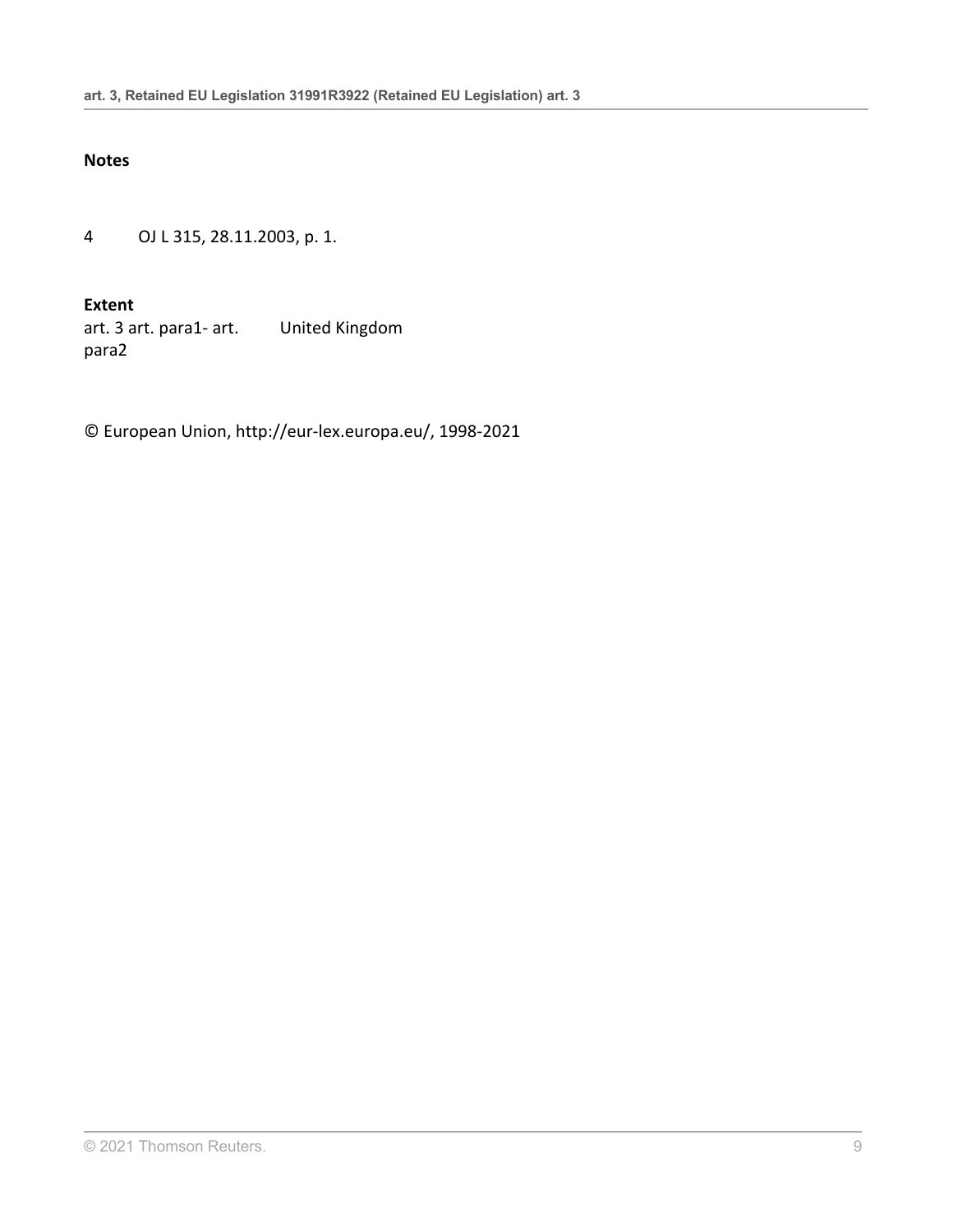

**Version 2 of 2** 31 December 2020 - Present

**Subjects** Aviation

 $\left[\ldots\right]^1$ **Notes**

1 Repealed by Aviation Safety (Amendment etc.) (EU Exit) Regulations 2019/645 [Pt 3\(1\) reg.10](http://uk.westlaw.com/Document/I9BCE89404D2A11E9A853EC4C52A964EE/View/FullText.html?originationContext=document&transitionType=DocumentItem&vr=3.0&rs=PLUK1.0&contextData=(sc.Search)) (December 31, 2020: shall come into force on IP completion day not exit day as specified in 2020 c.1 s.39(1) and Sch.5 para.1(1))

**Extent** art. 4 art. para1- art. para2 United Kingdom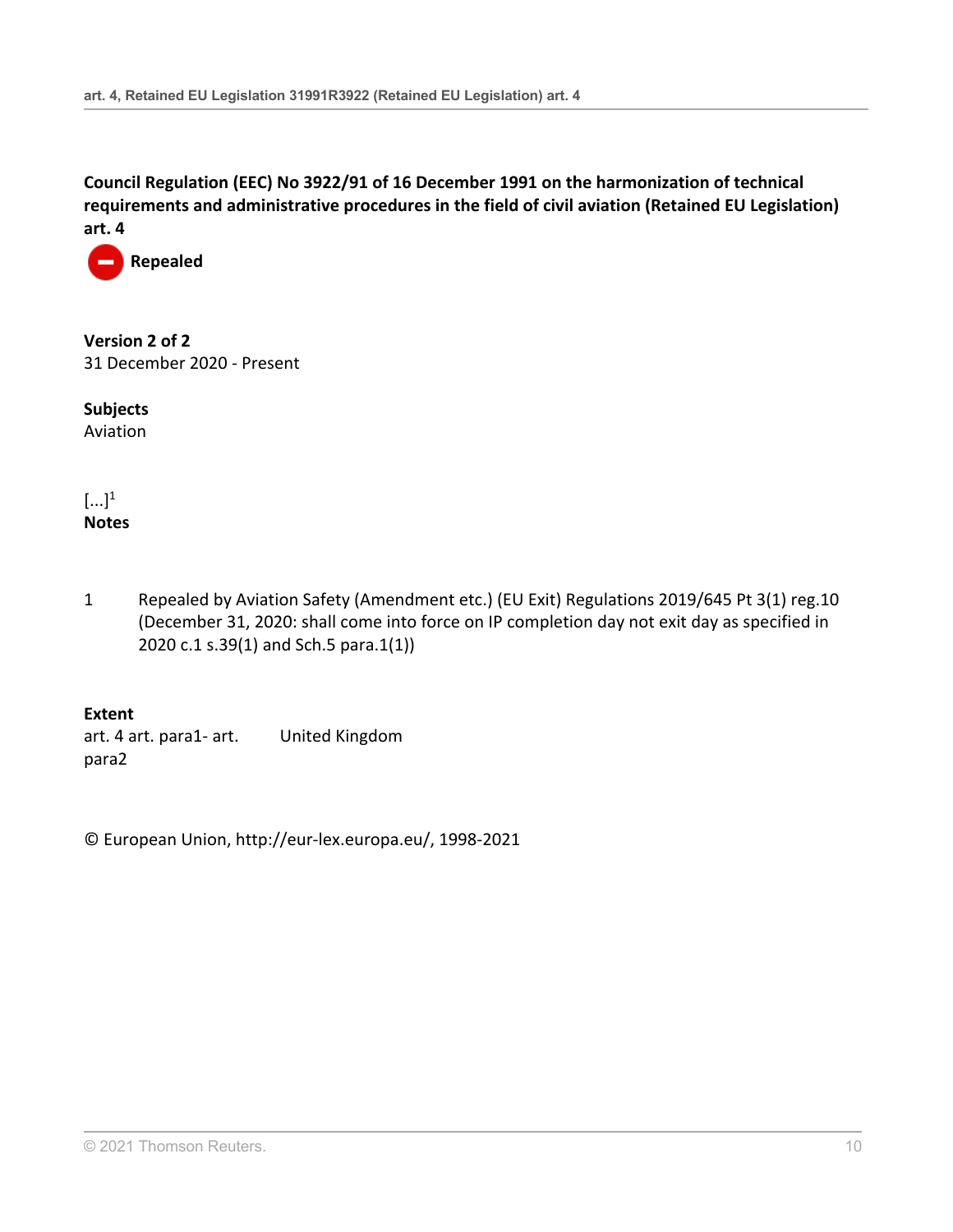

**Version 2 of 2** 31 December 2020 - Present

**Subjects** Aviation

 $\left[\ldots\right]^1$ **Notes**

1 Repealed by Aviation Safety (Amendment etc.) (EU Exit) Regulations 2019/645 [Pt 3\(1\) reg.10](http://uk.westlaw.com/Document/I9BCE89404D2A11E9A853EC4C52A964EE/View/FullText.html?originationContext=document&transitionType=DocumentItem&vr=3.0&rs=PLUK1.0&contextData=(sc.Search)) (December 31, 2020: shall come into force on IP completion day not exit day as specified in 2020 c.1 s.39(1) and Sch.5 para.1(1))

#### **Extent**

art. 5 United Kingdom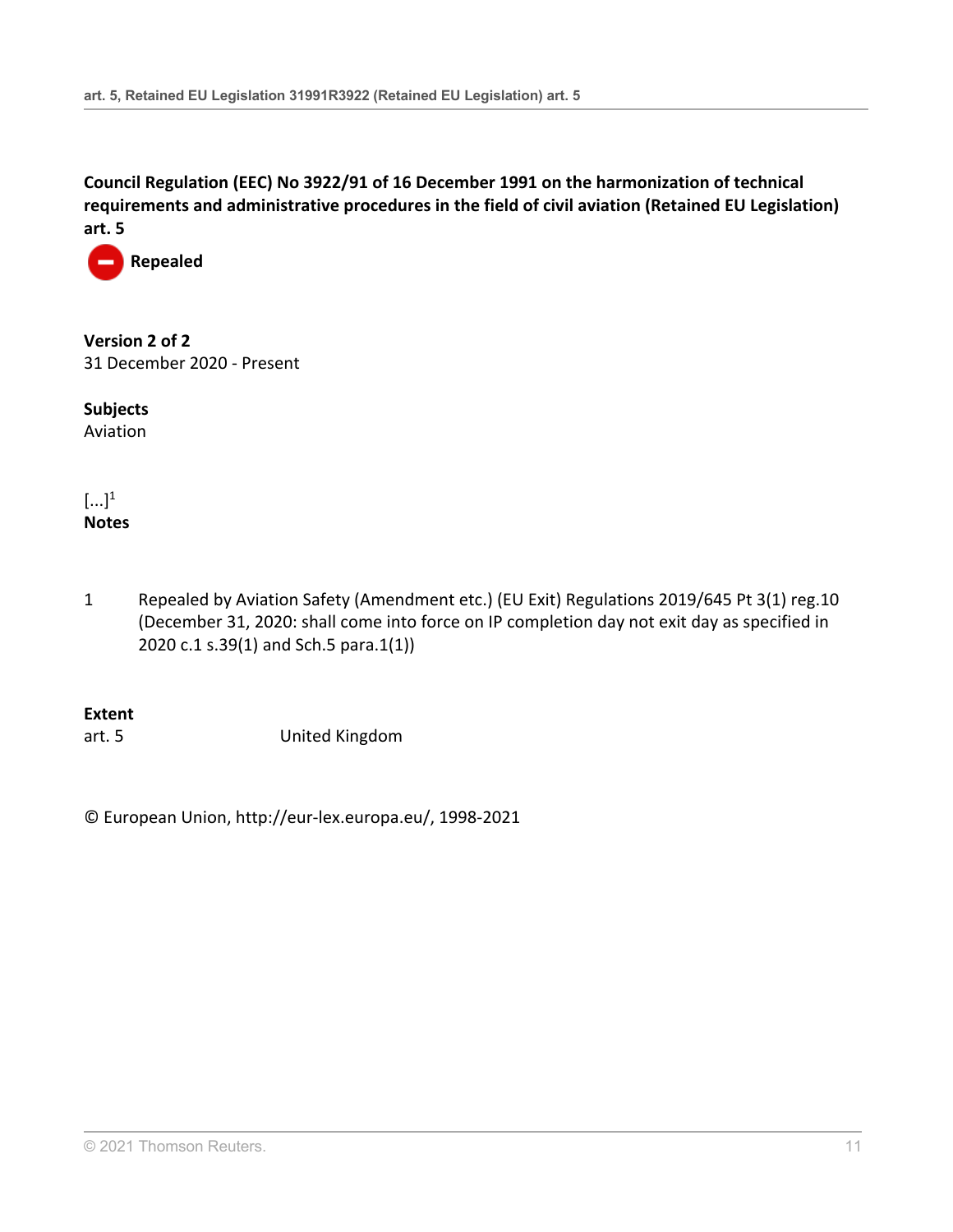

**Version 2 of 2** 31 December 2020 - Present

**Subjects** Aviation

 $\left[\ldots\right]^1$ **Notes**

1 Repealed by Aviation Safety (Amendment etc.) (EU Exit) Regulations 2019/645 [Pt 3\(1\) reg.10](http://uk.westlaw.com/Document/I9BCE89404D2A11E9A853EC4C52A964EE/View/FullText.html?originationContext=document&transitionType=DocumentItem&vr=3.0&rs=PLUK1.0&contextData=(sc.Search)) (December 31, 2020: shall come into force on IP completion day not exit day as specified in 2020 c.1 s.39(1) and Sch.5 para.1(1))

**Extent**

art. 6 United Kingdom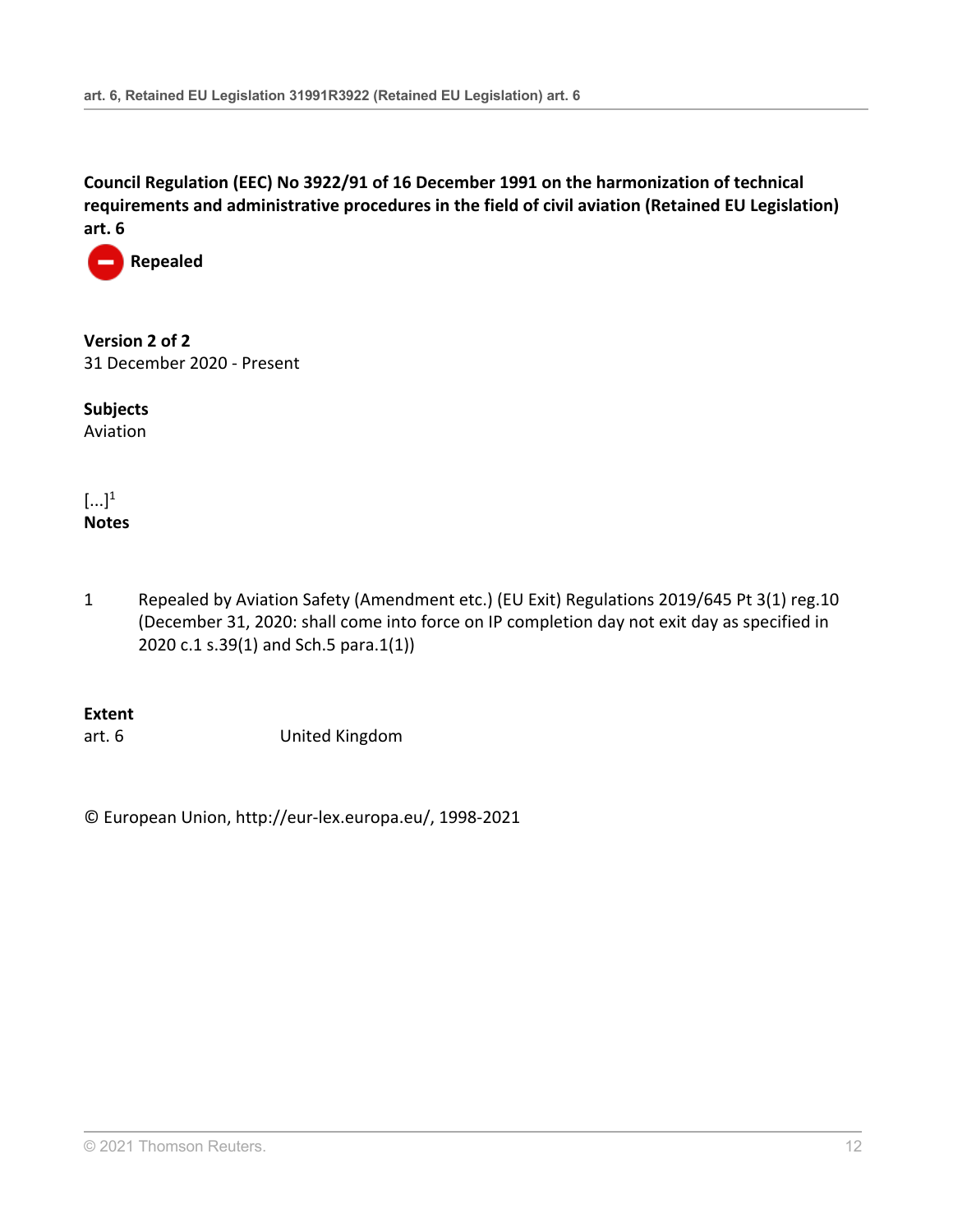

**Version 2 of 2** 31 December 2020 - Present

**Subjects** Aviation

 $\left[\ldots\right]^1$ **Notes**

1 Repealed by Aviation Safety (Amendment etc.) (EU Exit) Regulations 2019/645 [Pt 3\(1\) reg.10](http://uk.westlaw.com/Document/I9BCE89404D2A11E9A853EC4C52A964EE/View/FullText.html?originationContext=document&transitionType=DocumentItem&vr=3.0&rs=PLUK1.0&contextData=(sc.Search)) (December 31, 2020: shall come into force on IP completion day not exit day as specified in 2020 c.1 s.39(1) and Sch.5 para.1(1))

## **Extent**

art. 7 United Kingdom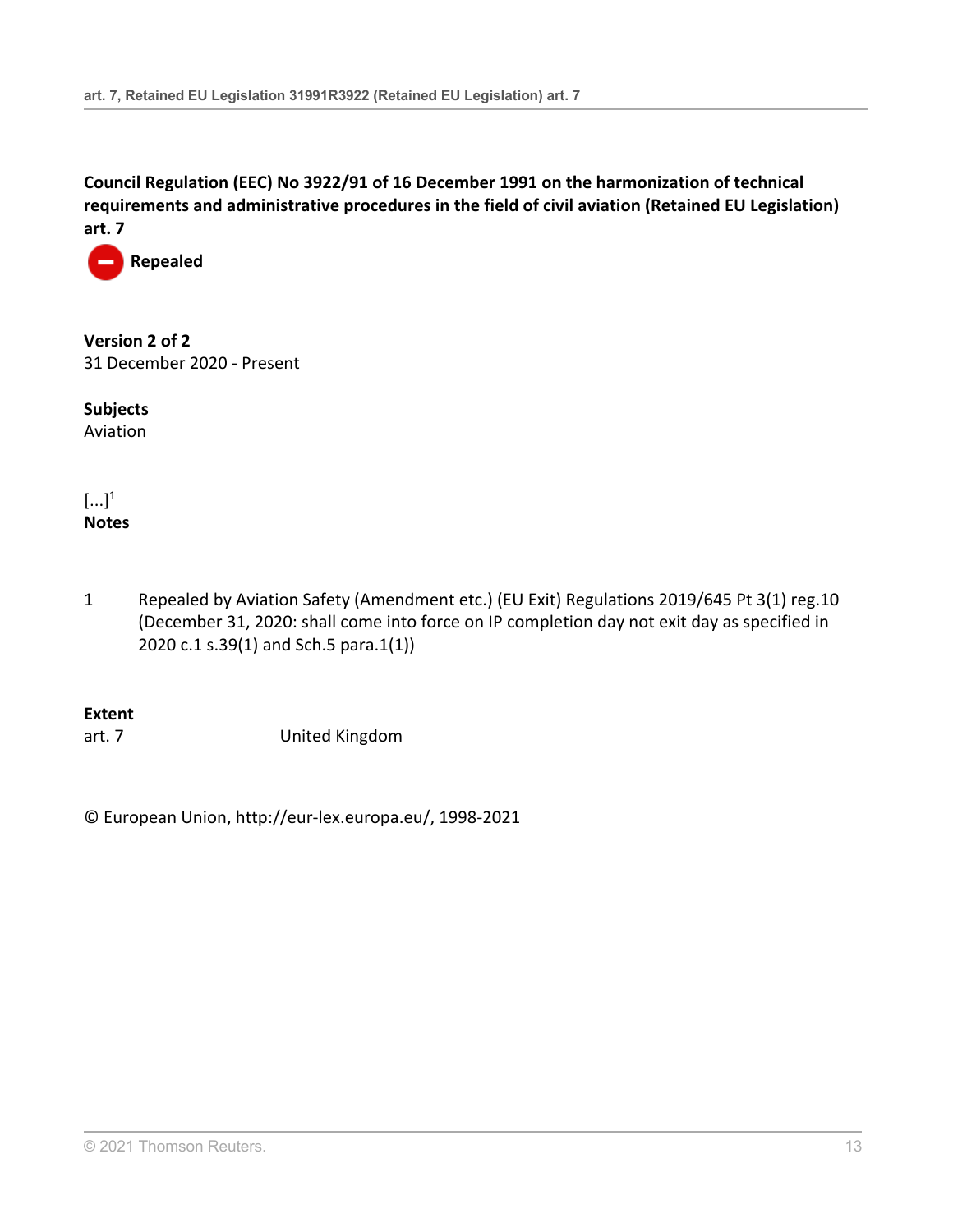

**Version 2 of 2** 31 December 2020 - Present

**Subjects** Aviation

## **Article 8**

 $[...]^{1}2.$ 

[The CAA]2 may grant exemptions from the technical requirements and administrative procedures specified by this Regulation in the case of unforeseen urgent operational circumstances or operational needs of a limited duration.  $[...]^{3}$ [...]<sup>4</sup>4.

[The Secretary of State]<sup>5</sup> may adopt or maintain provisions relating to OPS 1.1105 point 6, OPS 1.1110 points 1.3 and 1.4.1, OPS 1.1115, and OPS 1.1125 point 2.1 of Subpart Q in Annex III  $[...]^6$ .  $\left[\ldots\right]^7$ **Notes**

- 1 Repealed by Aviation Safety (Amendment etc.) (EU Exit) Regulations 2019/645 [Pt 3\(1\) reg.11\(2\)](http://uk.westlaw.com/Document/IDF078D104D2A11E9A853EC4C52A964EE/View/FullText.html?originationContext=document&transitionType=DocumentItem&vr=3.0&rs=PLUK1.0&contextData=(sc.Search)) (December 31, 2020: shall come into force on IP completion day not exit day as specified in 2020 c.1 s.39(1) and Sch.5 para.1(1))
- 2 Words substituted by Aviation Safety (Amendment etc.) (EU Exit) Regulations 2019/645 [Pt 3\(1\)](http://uk.westlaw.com/Document/IDF078D104D2A11E9A853EC4C52A964EE/View/FullText.html?originationContext=document&transitionType=DocumentItem&vr=3.0&rs=PLUK1.0&contextData=(sc.Search)) [reg.11\(3\)\(a\)](http://uk.westlaw.com/Document/IDF078D104D2A11E9A853EC4C52A964EE/View/FullText.html?originationContext=document&transitionType=DocumentItem&vr=3.0&rs=PLUK1.0&contextData=(sc.Search)) (December 31, 2020: shall come into force on IP completion day not exit day as specified in 2020 c.1 s.39(1) and Sch.5 para.1(1))
- 3 Words repealed by Aviation Safety (Amendment etc.) (EU Exit) Regulations 2019/645 [Pt 3\(1\)](http://uk.westlaw.com/Document/IDF078D104D2A11E9A853EC4C52A964EE/View/FullText.html?originationContext=document&transitionType=DocumentItem&vr=3.0&rs=PLUK1.0&contextData=(sc.Search)) [reg.11\(3\)\(b\)](http://uk.westlaw.com/Document/IDF078D104D2A11E9A853EC4C52A964EE/View/FullText.html?originationContext=document&transitionType=DocumentItem&vr=3.0&rs=PLUK1.0&contextData=(sc.Search)) (December 31, 2020: shall come into force on IP completion day not exit day as specified in 2020 c.1 s.39(1) and Sch.5 para.1(1))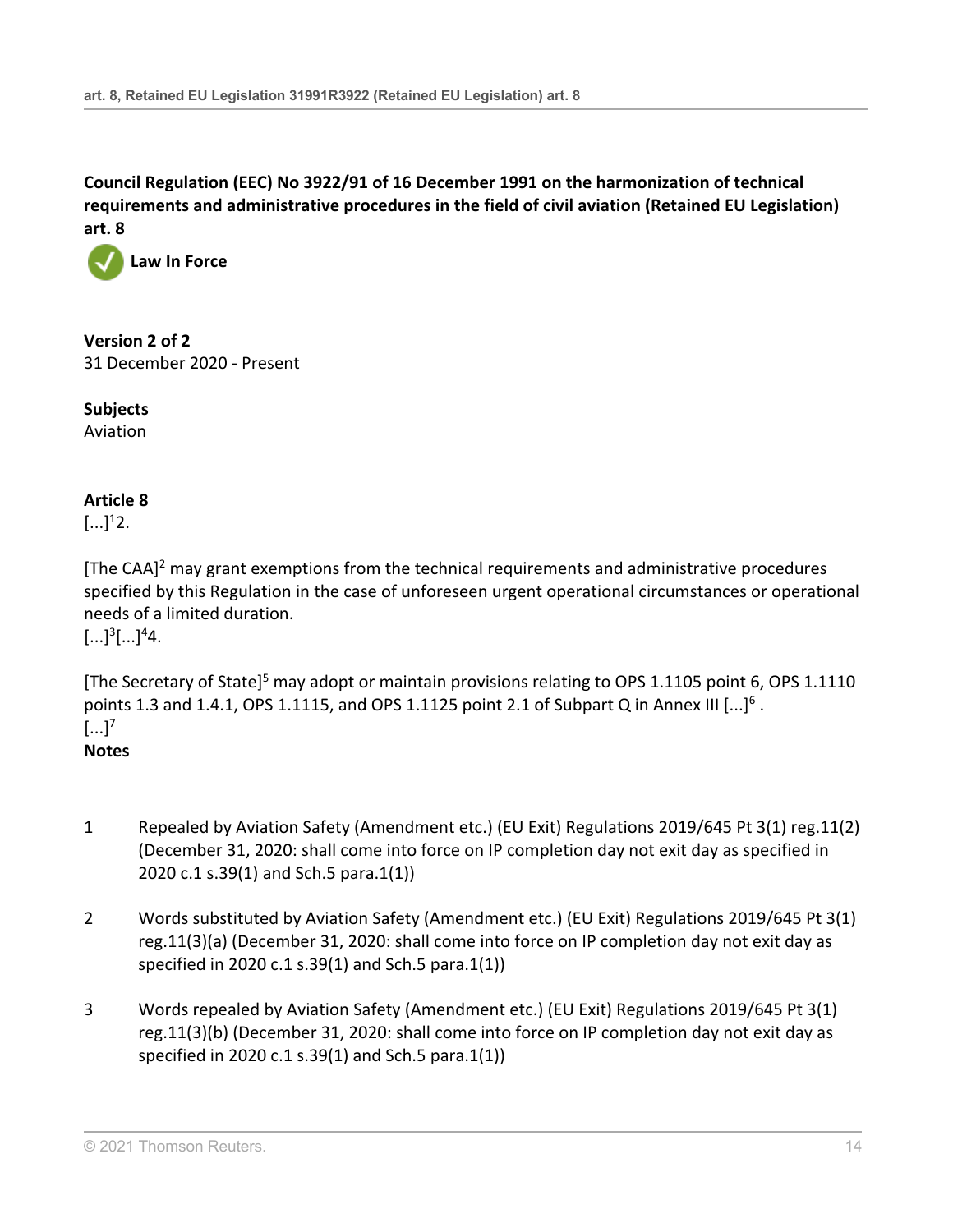### **Notes**

- 4 Repealed by Aviation Safety (Amendment etc.) (EU Exit) Regulations 2019/645 [Pt 3\(1\) reg.11\(4\)](http://uk.westlaw.com/Document/IDF078D104D2A11E9A853EC4C52A964EE/View/FullText.html?originationContext=document&transitionType=DocumentItem&vr=3.0&rs=PLUK1.0&contextData=(sc.Search)) (December 31, 2020: shall come into force on IP completion day not exit day as specified in 2020 c.1 s.39(1) and Sch.5 para.1(1))
- 5 Words substituted by Aviation Safety (Amendment etc.) (EU Exit) Regulations 2019/645 [Pt 3\(1\)](http://uk.westlaw.com/Document/IDF078D104D2A11E9A853EC4C52A964EE/View/FullText.html?originationContext=document&transitionType=DocumentItem&vr=3.0&rs=PLUK1.0&contextData=(sc.Search)) [reg.11\(5\)\(a\)](http://uk.westlaw.com/Document/IDF078D104D2A11E9A853EC4C52A964EE/View/FullText.html?originationContext=document&transitionType=DocumentItem&vr=3.0&rs=PLUK1.0&contextData=(sc.Search)) (December 31, 2020: shall come into force on IP completion day not exit day as specified in 2020 c.1 s.39(1) and Sch.5 para.1(1))
- 6 Words substituted by Aviation Safety (Amendment etc.) (EU Exit) Regulations 2019/645 [Pt 3\(1\)](http://uk.westlaw.com/Document/IDF078D104D2A11E9A853EC4C52A964EE/View/FullText.html?originationContext=document&transitionType=DocumentItem&vr=3.0&rs=PLUK1.0&contextData=(sc.Search)) [reg.11\(5\)\(b\)](http://uk.westlaw.com/Document/IDF078D104D2A11E9A853EC4C52A964EE/View/FullText.html?originationContext=document&transitionType=DocumentItem&vr=3.0&rs=PLUK1.0&contextData=(sc.Search)) (December 31, 2020: shall come into force on IP completion day not exit day as specified in 2020 c.1 s.39(1) and Sch.5 para.1(1))
- 7 Words substituted by Aviation Safety (Amendment etc.) (EU Exit) Regulations 2019/645 [Pt 3\(1\)](http://uk.westlaw.com/Document/IDF078D104D2A11E9A853EC4C52A964EE/View/FullText.html?originationContext=document&transitionType=DocumentItem&vr=3.0&rs=PLUK1.0&contextData=(sc.Search)) [reg.11\(5\)\(b\)](http://uk.westlaw.com/Document/IDF078D104D2A11E9A853EC4C52A964EE/View/FullText.html?originationContext=document&transitionType=DocumentItem&vr=3.0&rs=PLUK1.0&contextData=(sc.Search)) (December 31, 2020: shall come into force on IP completion day not exit day as specified in 2020 c.1 s.39(1) and Sch.5 para.1(1))

## **Extent**

art. 8 art. para1- art. para4 United Kingdom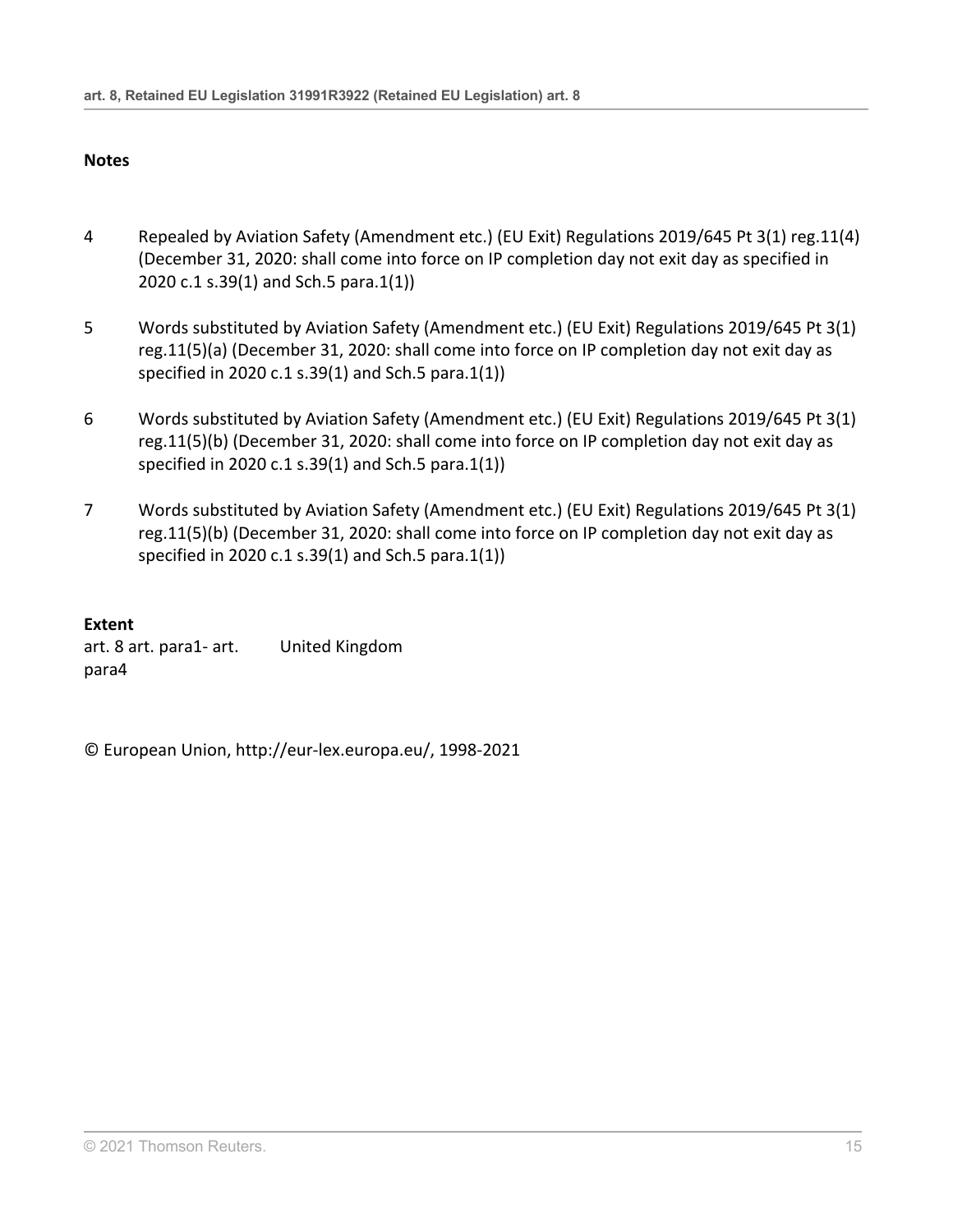

**Version 2 of 2** 31 December 2020 - Present

**Subjects** Aviation

 $\left[\ldots\right]^1$ **Notes**

1 Repealed by Aviation Safety (Amendment etc.) (EU Exit) Regulations 2019/645 [Pt 3\(1\) reg.12](http://uk.westlaw.com/Document/I10E905704D2B11E9A853EC4C52A964EE/View/FullText.html?originationContext=document&transitionType=DocumentItem&vr=3.0&rs=PLUK1.0&contextData=(sc.Search)) (December 31, 2020: shall come into force on IP completion day not exit day as specified in 2020 c.1 s.39(1) and Sch.5 para.1(1))

**Extent** art. 8a art. para1- art. para2 United Kingdom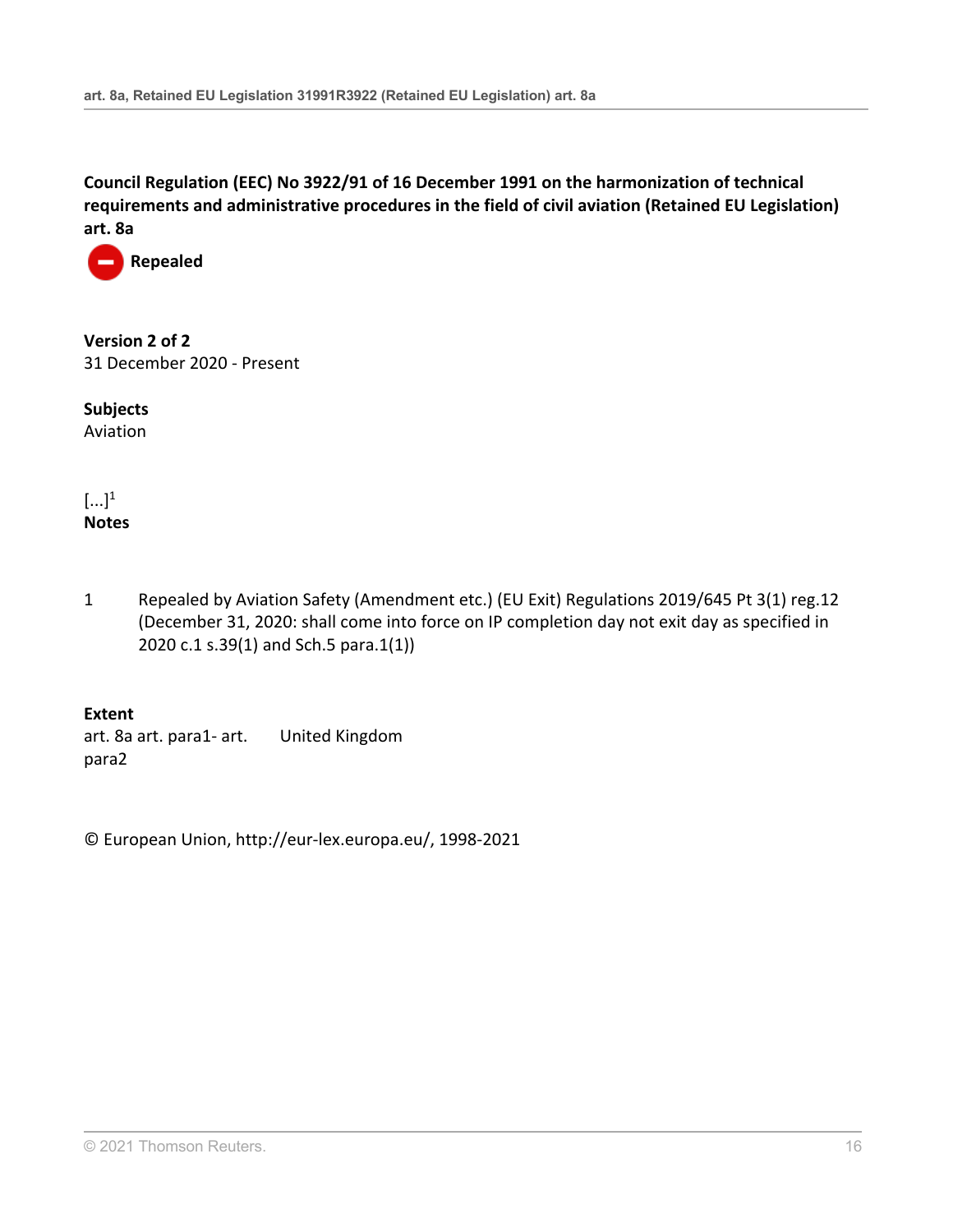

**Version 2 of 2** 31 December 2020 - Present

**Subjects** Aviation

 $\left[\ldots\right]^1$ **Notes**

1 Repealed by Aviation Safety (Amendment etc.) (EU Exit) Regulations 2019/645 [Pt 3\(1\) reg.12](http://uk.westlaw.com/Document/I10E905704D2B11E9A853EC4C52A964EE/View/FullText.html?originationContext=document&transitionType=DocumentItem&vr=3.0&rs=PLUK1.0&contextData=(sc.Search)) (December 31, 2020: shall come into force on IP completion day not exit day as specified in 2020 c.1 s.39(1) and Sch.5 para.1(1))

## **Extent**

art. 9 United Kingdom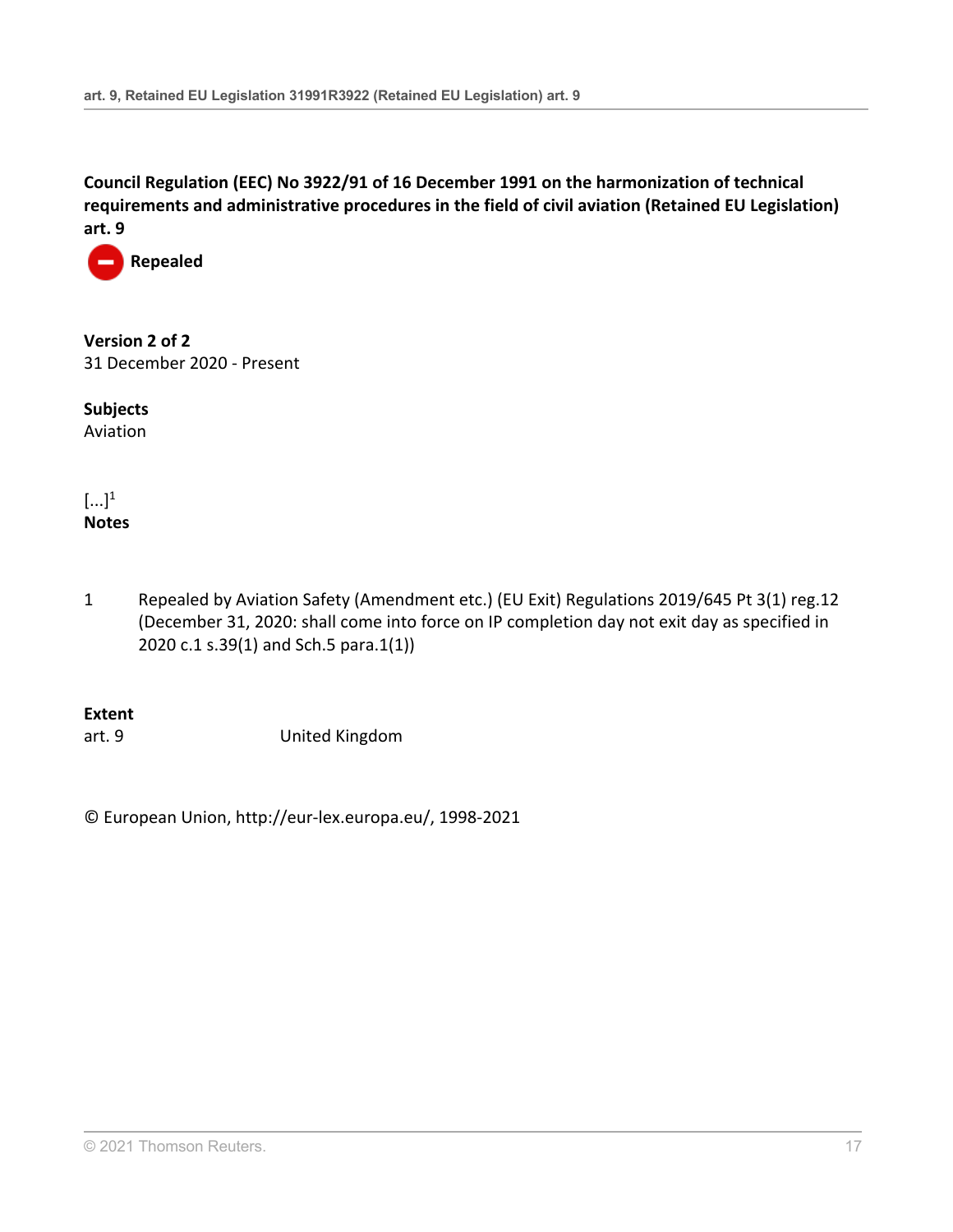

**Version 2 of 2** 31 December 2020 - Present

**Subjects** Aviation

 $\left[\ldots\right]^1$ **Notes**

1 Repealed by Aviation Safety (Amendment etc.) (EU Exit) Regulations 2019/645 [Pt 3\(1\) reg.12](http://uk.westlaw.com/Document/I10E905704D2B11E9A853EC4C52A964EE/View/FullText.html?originationContext=document&transitionType=DocumentItem&vr=3.0&rs=PLUK1.0&contextData=(sc.Search)) (December 31, 2020: shall come into force on IP completion day not exit day as specified in 2020 c.1 s.39(1) and Sch.5 para.1(1))

**Extent**

art. 10(a)-(c) United Kingdom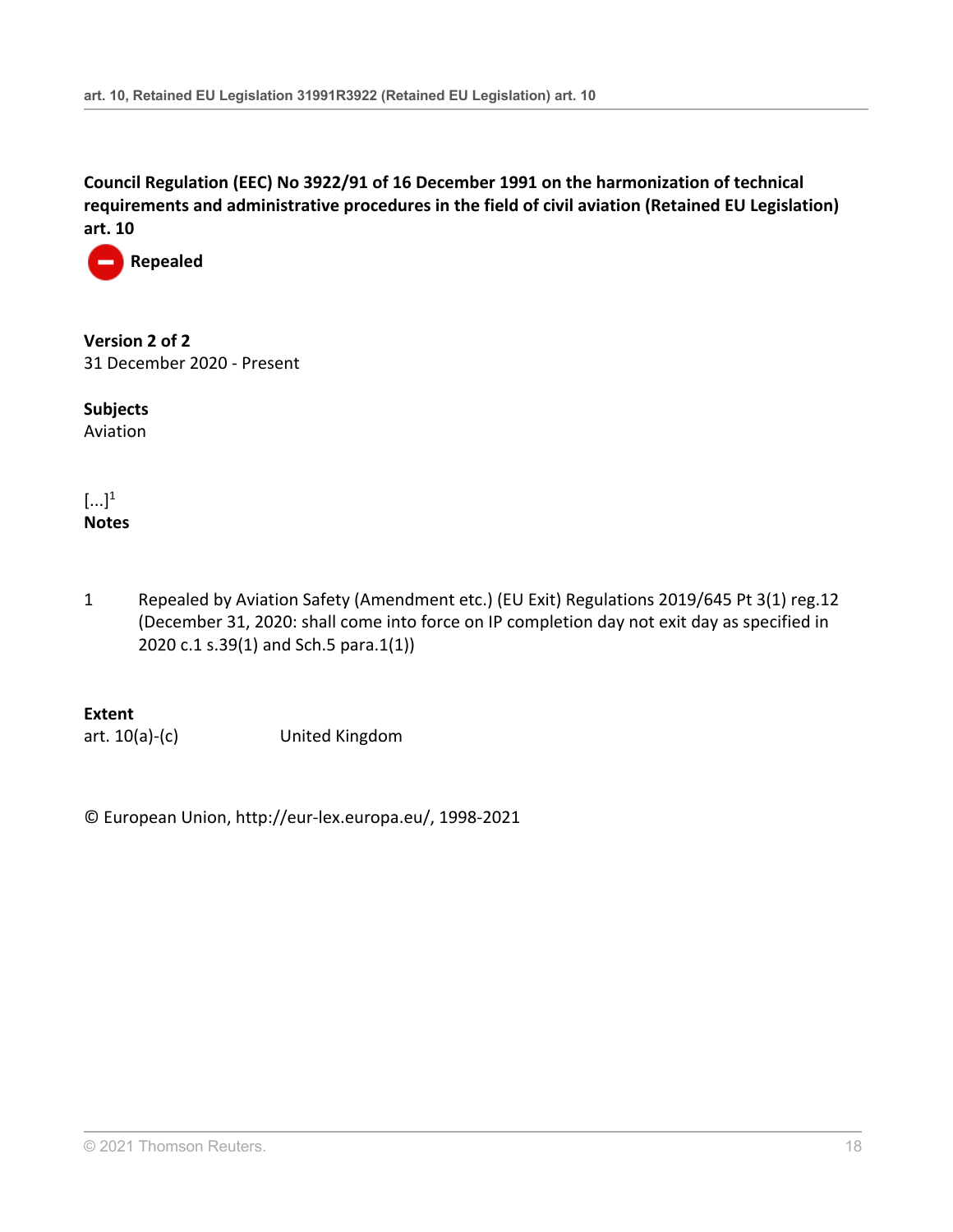

**Version 2 of 2** 31 December 2020 - Present

**Subjects** Aviation

 $\left[\ldots\right]^1$ **Notes**

1 Repealed by Aviation Safety (Amendment etc.) (EU Exit) Regulations 2019/645 [Pt 3\(1\) reg.12](http://uk.westlaw.com/Document/I10E905704D2B11E9A853EC4C52A964EE/View/FullText.html?originationContext=document&transitionType=DocumentItem&vr=3.0&rs=PLUK1.0&contextData=(sc.Search)) (December 31, 2020: shall come into force on IP completion day not exit day as specified in 2020 c.1 s.39(1) and Sch.5 para.1(1))

**Extent** art. 11 art. para1- art. para2 United Kingdom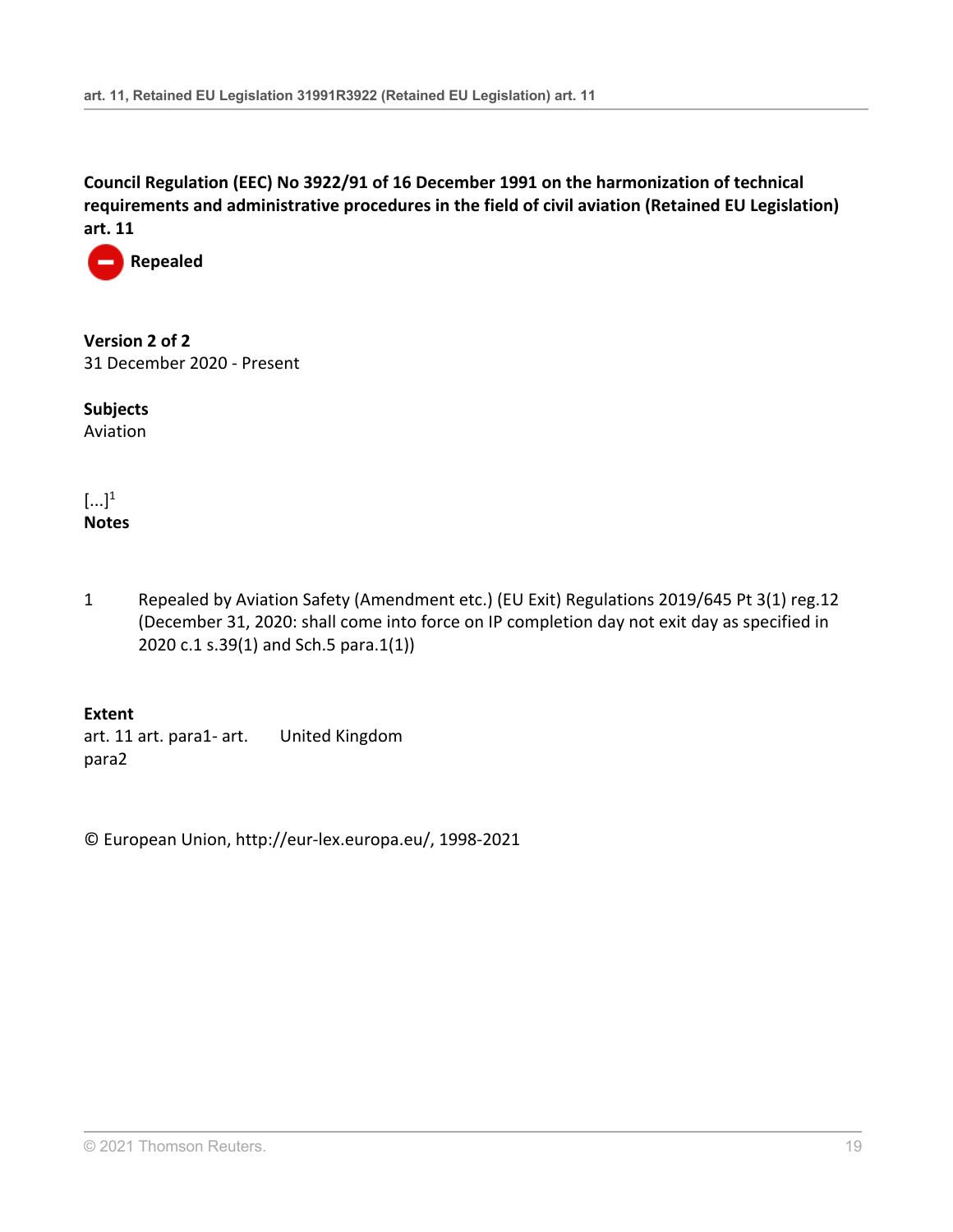

**Version 2 of 2** 31 December 2020 - Present

**Subjects** Aviation

 $\left[\ldots\right]^1$ **Notes**

1 Repealed by Aviation Safety (Amendment etc.) (EU Exit) Regulations 2019/645 [Pt 3\(1\) reg.12](http://uk.westlaw.com/Document/I10E905704D2B11E9A853EC4C52A964EE/View/FullText.html?originationContext=document&transitionType=DocumentItem&vr=3.0&rs=PLUK1.0&contextData=(sc.Search)) (December 31, 2020: shall come into force on IP completion day not exit day as specified in 2020 c.1 s.39(1) and Sch.5 para.1(1))

**Extent** art. 12 art. para1- art. para4 United Kingdom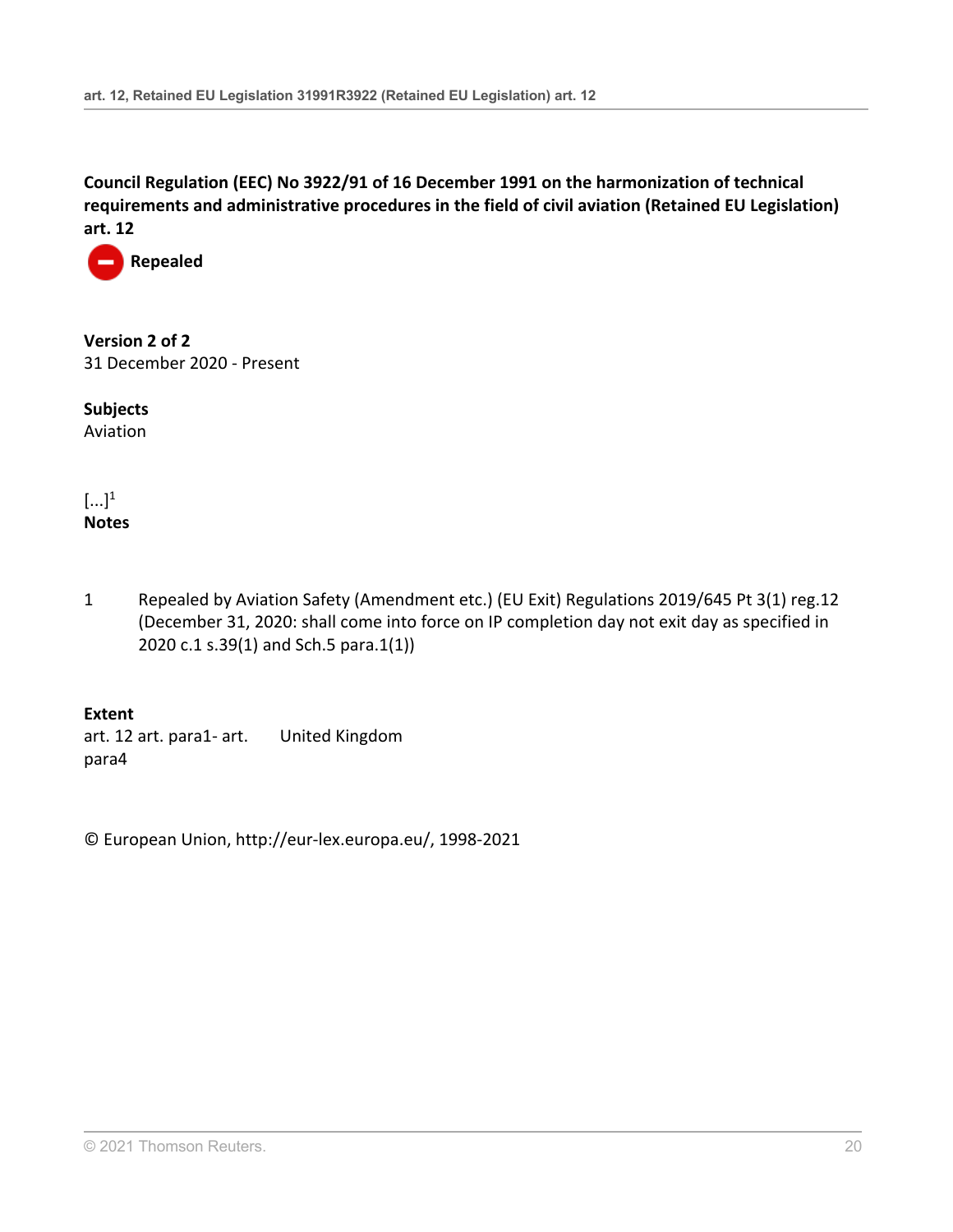

**Version 2 of 2** 31 December 2020 - Present

**Subjects** Aviation

 $\left[\ldots\right]^1$ **Notes**

1 Repealed by Aviation Safety (Amendment etc.) (EU Exit) Regulations 2019/645 [Pt 3\(1\) reg.12](http://uk.westlaw.com/Document/I10E905704D2B11E9A853EC4C52A964EE/View/FullText.html?originationContext=document&transitionType=DocumentItem&vr=3.0&rs=PLUK1.0&contextData=(sc.Search)) (December 31, 2020: shall come into force on IP completion day not exit day as specified in 2020 c.1 s.39(1) and Sch.5 para.1(1))

**Extent**

art. 12a United Kingdom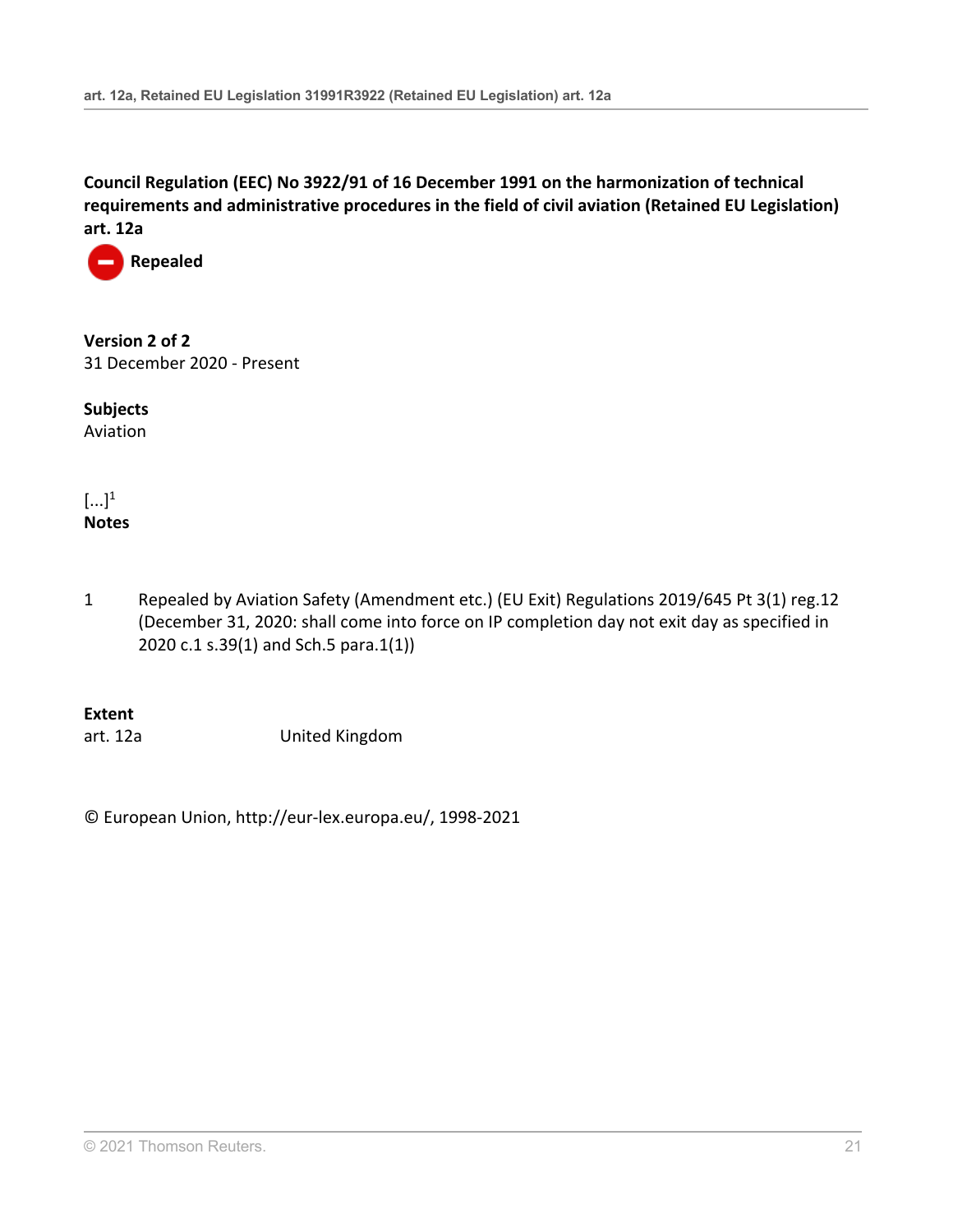

**Version 2 of 2** 31 December 2020 - Present

**Subjects** Aviation

 $\left[\ldots\right]^1$ **Notes**

1 Repealed by Aviation Safety (Amendment etc.) (EU Exit) Regulations 2019/645 [Pt 3\(1\) reg.12](http://uk.westlaw.com/Document/I10E905704D2B11E9A853EC4C52A964EE/View/FullText.html?originationContext=document&transitionType=DocumentItem&vr=3.0&rs=PLUK1.0&contextData=(sc.Search)) (December 31, 2020: shall come into force on IP completion day not exit day as specified in 2020 c.1 s.39(1) and Sch.5 para.1(1))

**Extent** art. 13 art. para1- art. para2 United Kingdom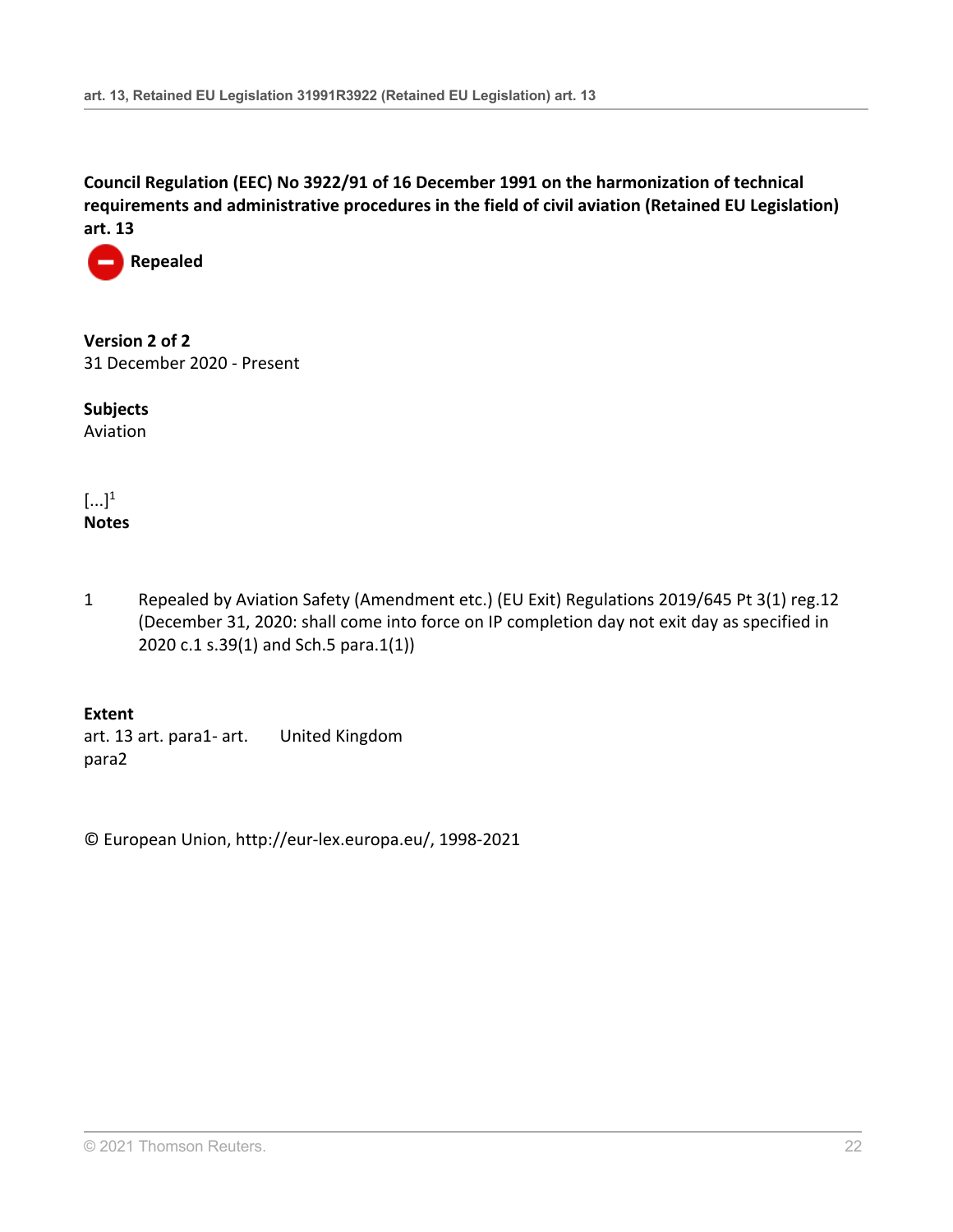

**Version 1 of 1** Date not available - Present

**Subjects** Aviation

## **Article 14**

This Regulation shall enter into force on 1 January 1992. **Extent** art. 14 United Kingdom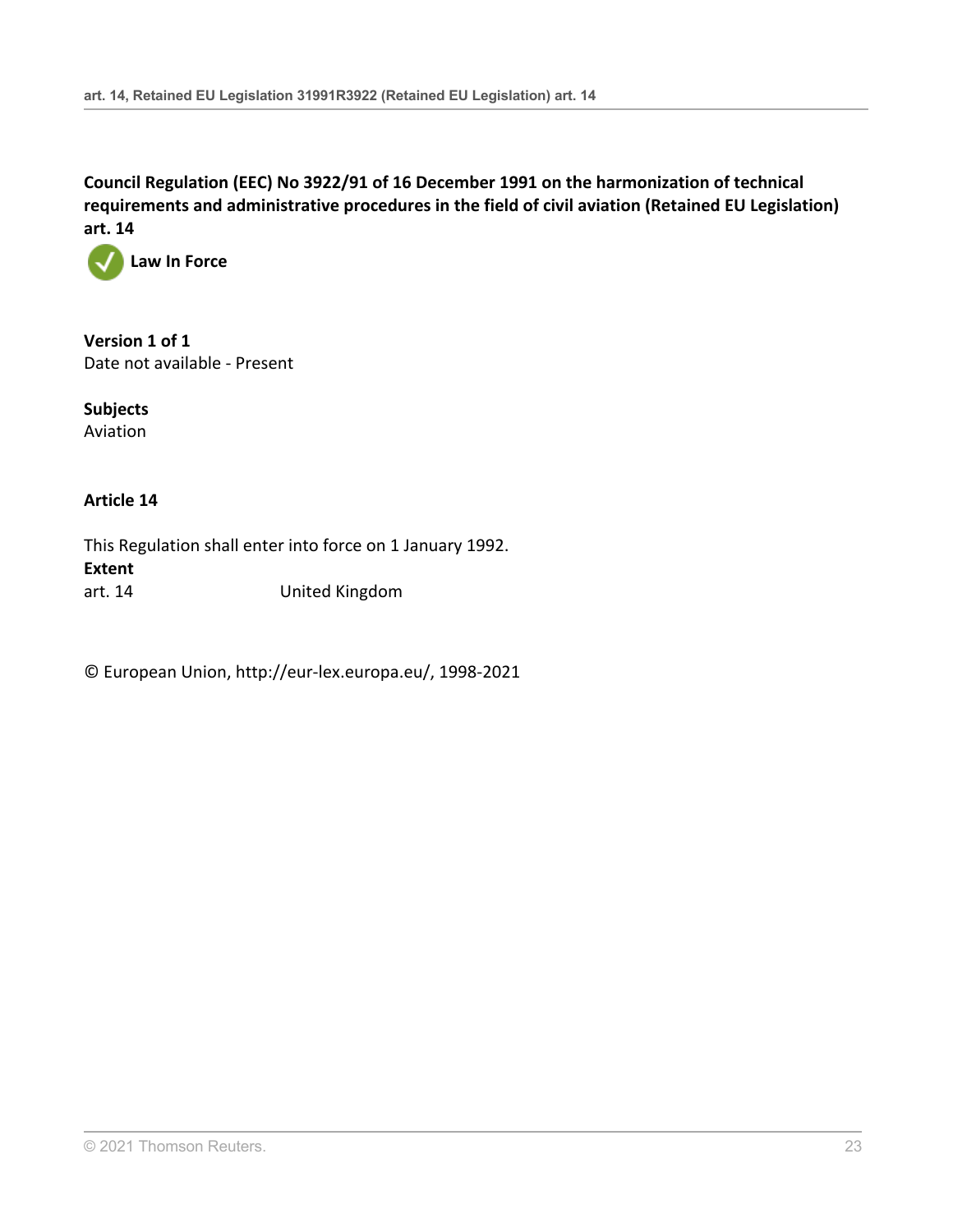

**Version 2 of 2** 31 December 2020 - Present

**Subjects** Aviation

 $[\dots]^1$ Done at Brussels, 16 December 1991. *For the Council The President* H. *Maij-Weggen* **Notes**

1 Words repealed by Aviation Safety (Amendment etc.) (EU Exit) Regulations 2019/645 [Pt 3\(1\)](http://uk.westlaw.com/Document/IDA99ABA04D2A11E9A853EC4C52A964EE/View/FullText.html?originationContext=document&transitionType=DocumentItem&vr=3.0&rs=PLUK1.0&contextData=(sc.Search)) [reg.13](http://uk.westlaw.com/Document/IDA99ABA04D2A11E9A853EC4C52A964EE/View/FullText.html?originationContext=document&transitionType=DocumentItem&vr=3.0&rs=PLUK1.0&contextData=(sc.Search)) (December 31, 2020: shall come into force on IP completion day not exit day as specified in 2020 c.1 s.39(1) and Sch.5 para.1(1))

**Extent** Signatures United Kingdom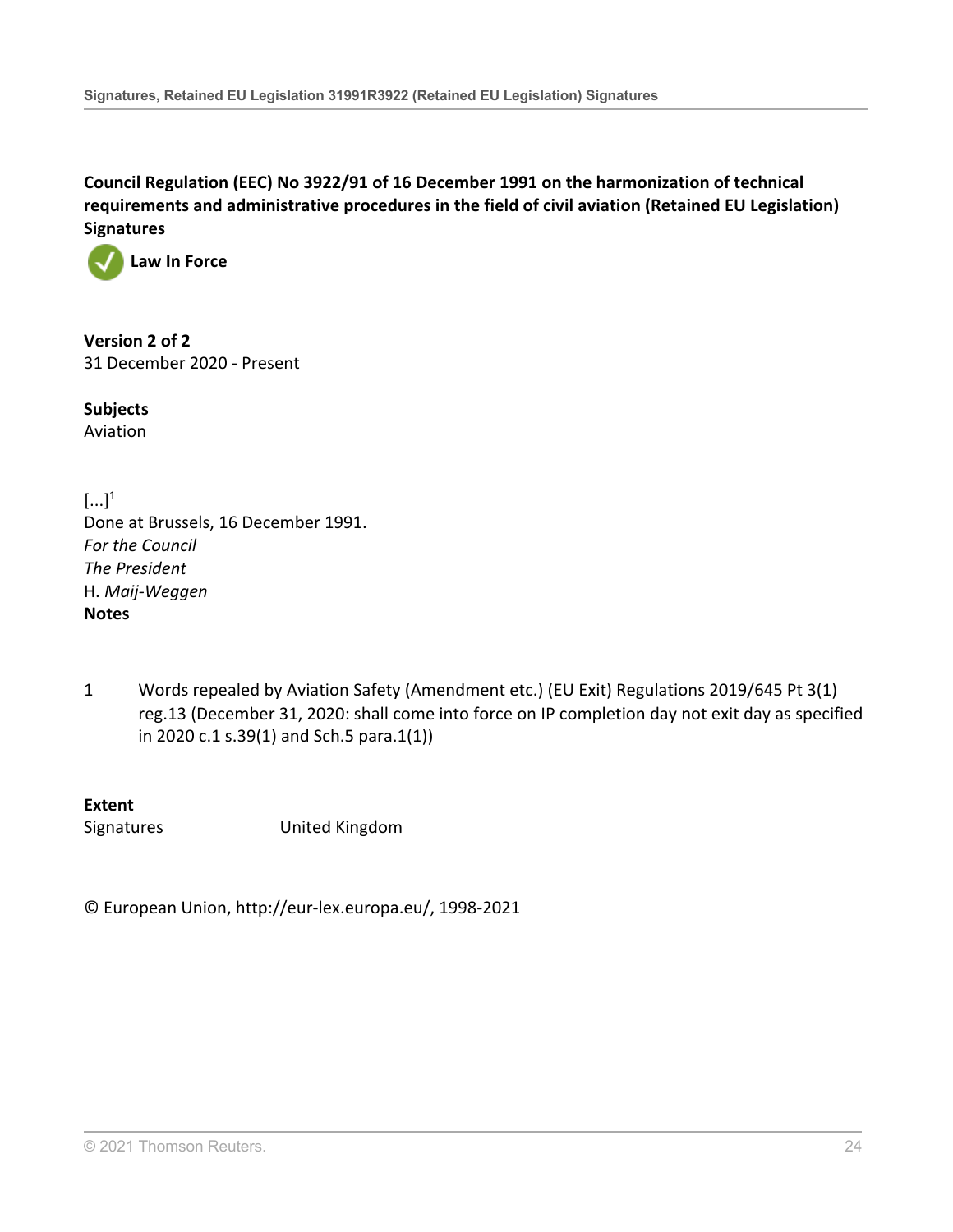

**Version 1 of 1** Date not available - Present

**Subjects** Aviation

'Arrangements concerning the Development, the Acceptance and the Implementation of Joint Aviation Requirements (JAR)', concluded in Cyprus on 11 September 1990. **Extent** Ann. I para. 1 United Kingdom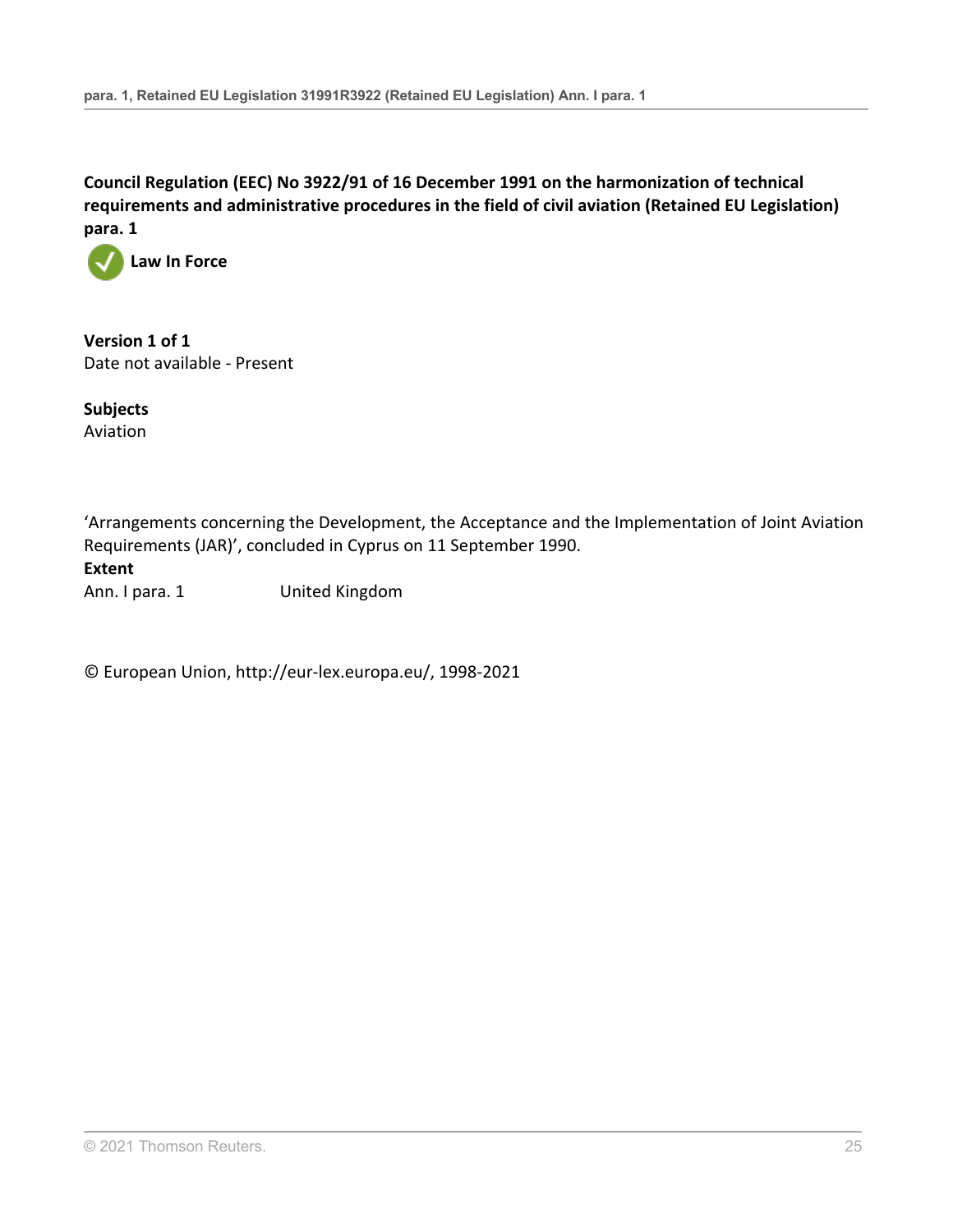

**Version 1 of 1** Date not available - Present

**Subjects** Aviation

Provision repealed before document was retained. **Extent** Ann. II para. 1 United Kingdom